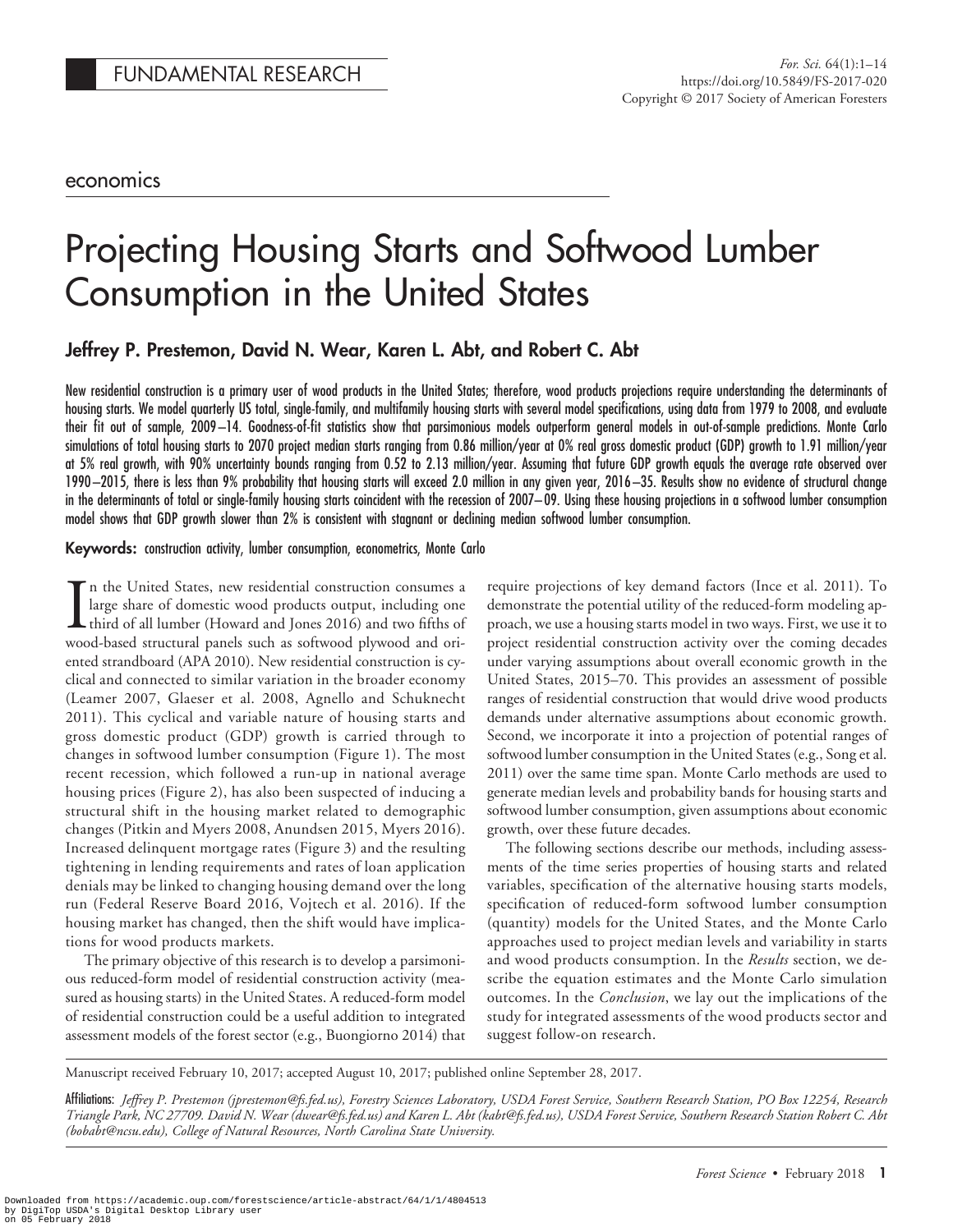

Figure 1. Annual, nationwide total (single-family plus multifamily, two or more units per structure) housing starts in the United States, 1950 –2015, percentage change in real US GDP, and percentage change in US softwood lumber consumption. (Sources: starts, 1959 –2015: US Bureau of the Census (2016); starts, 1950 –58: Siskind [1979]; GDP: US Bureau of Economic Analysis [2016]; softwood lumber consumption: Howard and Jones [2016], Random Lengths [2016]).

## **Methods**

Housing starts and prices are determined at the equilibrium of housing demand  $(b^D)$  and supply  $(b^S)$ . Theory indicates and empirical evidence confirms (e.g., de Leeuw 1971, Mankiw and Weil 1989, Goodman and Thibodeau 2008) that housing demand responds negatively to house prices and positively to income. This literature also indicates that housing demand can be modeled, at fine and large spatial and temporal scales, to include demographic factors, interest rates, tax policies, and credit access (e.g., Glaeser et al. 2008). Therefore, we assume that demand for new housing is a function of house prices (*p*), household income (*y*), credit conditions (*c*), lending interest rates (*r*), demographic factors (*a*), and taxes (property and income taxes; *g*). Quantities of housing starts demanded in period *t* are

$$
h_t^D = f(p_t, y_t, c_t, r_t, a_t, g_t)
$$
 (1)

Theory and empirical evidence (e.g., Blackley 1999, Ball et al. 2010) suggest that the supply of new housing can be specified as a function of house prices, prices of construction inputs (*w*), land constraints (*l*), and regulations (*z*):

$$
b_t^S = f(p_t, w_t, l_t, z_t)
$$
 (2)

A reduced-form expression of the quantity of housing starts assumes that  $h^D = h^S = h$  (i.e., Equations 1 and 2 are equal) at equilibrium and solves for endogenous price and quantity. Therefore, the reduced form equation for the quantity of housing is (a similarly specified equation for house prices could also be expressed):

$$
h_t = f(y_t, c_t, r_t, a_t, g_t, w_t, l_t, z_t)
$$
\n(3)

We expect that *h* is a positive function of *y*; a negative function of *r*, *g*, *w*, and *l*; and an undefined function of *c*, *a*, and *z*. Equations 1–3 apply to demand for and supply of single-family and multifamily

2 Forest Science • February 2018

Downloaded from https://academic.oup.com/forestscience/article-abstract/64/1/1/4804513<br>by DigiTop USDA's Digital Desktop Library user<br>on 05 February 2018

starts, although the parameters of such functions could differ for the two models.

Although compact, the reduced form specification brings with it several questions, including what are the most appropriate spatial and temporal scales and functional forms and how might data be transformed. Equations 1–3 could be estimated at a local scale or could be aggregated and estimated at progressively larger spatial scales but under strong homogeneity assumptions regarding the effects of the included variables. The choice of scale is typically influenced by the availability of data. Over time spans of a few decades, some variables may not vary significantly, so that a time series model of, say, Equation 3, would place the effects of *a*, *g*, *w*, *l*, and *z* into an intercept or, if they are presumed to be trending consistently over time, captured in aggregate with a time trend. Alternatively, heterogeneity in the relationships described by Equations 1–3 could be addressed using a constant elasticity functional form with log transformation of variables.

### Management and Policy Implications

This study finds that US residential construction can be modeled simply with a reduced-form equation that relates housing starts to US economic growth and mortgage delinquencies. This parsimonious relationship is amenable to incorporation within forest sector models. Projections of starts to 2070 using model estimates show that housing starts are likely to average less than 1.5 million per year under plausible assumptions regarding long-run economic growth in the United States. This probable future for the US construction sector implies that markets for some categories of wood products in the United States are likely to experience moderate future growth. For example, softwood lumber consumption growth would average 0.6% per year given economic growth continuing at the average rate observed from 1990 to 2014.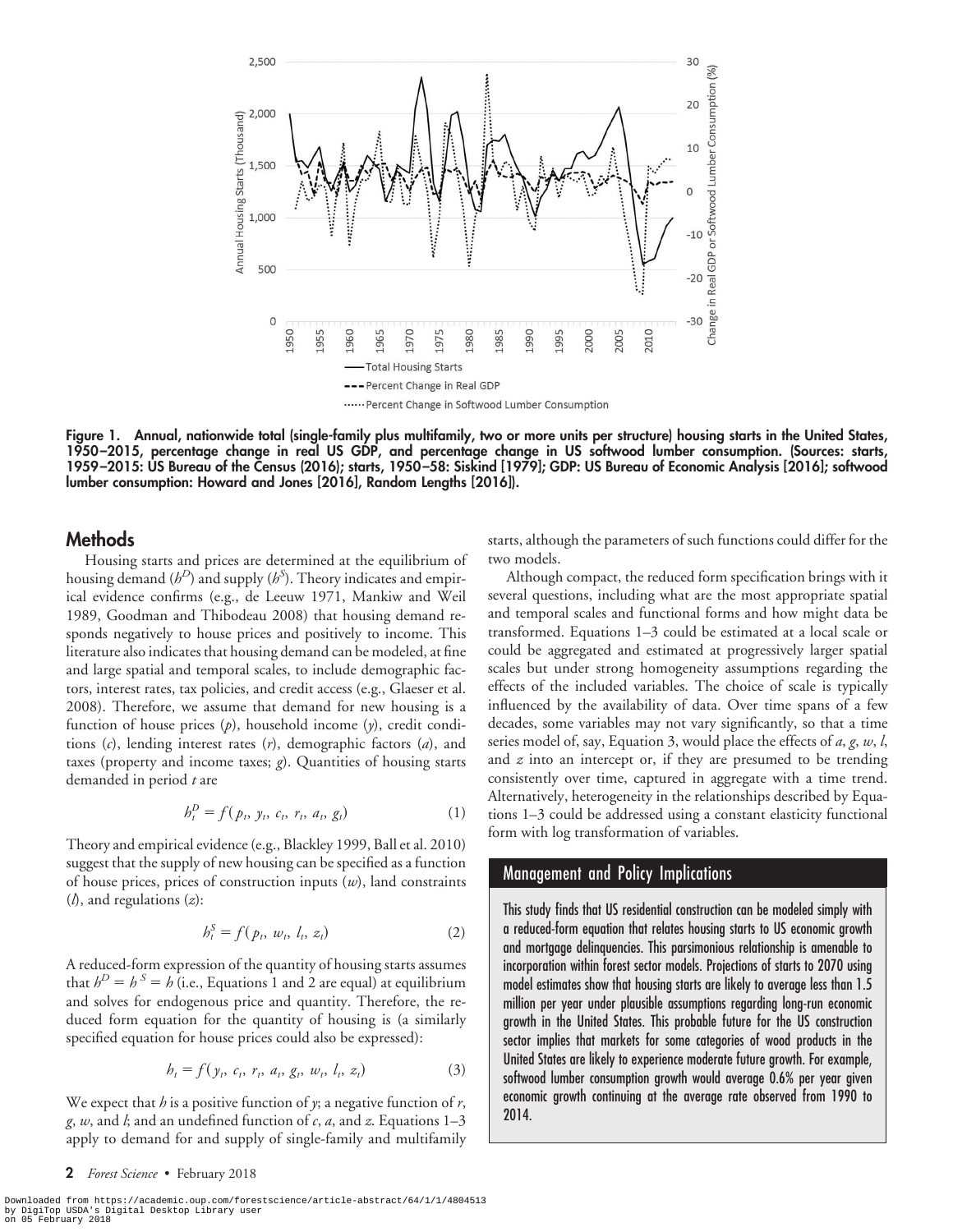

Figure 2. Case-Shiller Multicity House Price Index in the United States, 1975q1 to 2015q3, multiplied by the US GDP deflator (2009 1). (Source: US Federal Reserve Bank of St. Louis [2015]).



Figure 3. Delinquency rate for all residential mortgages combined, total past due, United States, 1979q1 to 2015q3 (data not seasonally adjusted). (Source: Mortgage Bankers Association [2015]).

#### Housing Starts Empirical Specifications

In this study, we model Equation 3, with the dependent variable defined as housing starts aggregated to the national level (all 50 states) in the United States (i.e., excluding Puerto Rico and US territories; see US Bureau of the Census, 2017a). We assume that the effects of changes in *a*, *g*, *w*, *l*, and *z* on starts can be captured by aggregate expressions of these variables at the national level. We estimate separate and combined equations for single-family and multifamily starts. This is motivated by three factors: multifamily start shares have varied over time (multifamily housing starts ranged from 11% to 48% of total quarterly starts, 1963– 2015, and averaged 35% from 2013 to 2015; US Bureau of the Census 2016a), single-family and multifamily starts might respond differently to causal variables shown in Equation 3, and the quantity of wood used in single-family structures is larger on a per-family basis than that used in multifamily dwellings. For example, in 2013, the average floor area was 103 m<sup>2</sup> in a multifamily unit and 241 m<sup>2</sup> in a singlefamily home (Howard and Jones 2016).

Equation 3 (summed across all locations, *i*), with capitalized variable names to indicate national aggregates, becomes

$$
H_t = f(Y_t, R_t, C_t, A_t, G_t, W_t, \tau_t)
$$
\n(4)

where *Y* is real-dollar US GDP, *R* is the mortgage interest rate (percent), *C* is the mortgage delinquency rate (in percent, approximating credit conditions), *A* is total US population, *G* is the average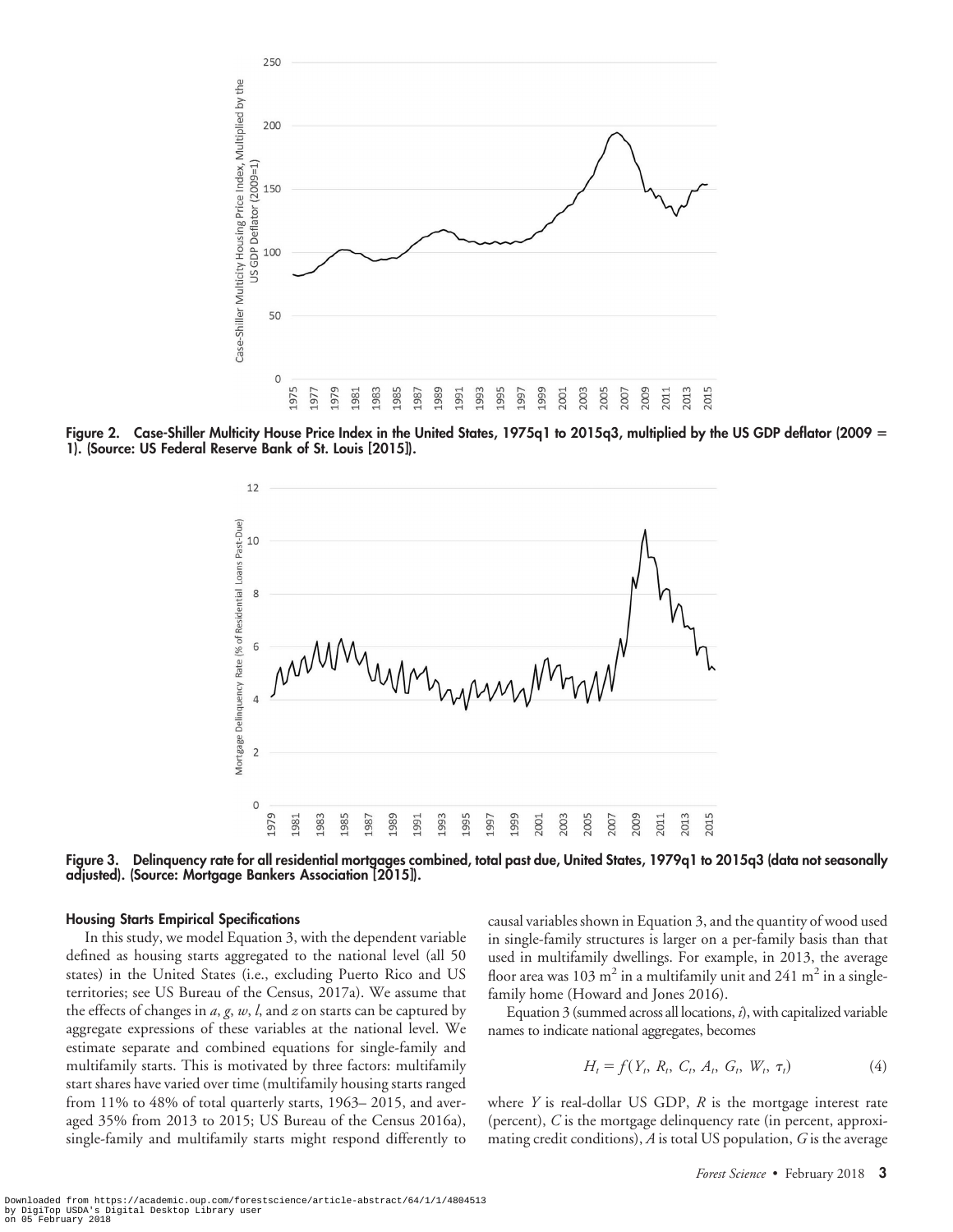#### Table 1. Data sources.

| Variable                                          | Units                 | Citation                                       |
|---------------------------------------------------|-----------------------|------------------------------------------------|
| Housing starts                                    | Thousands/yr          | US Bureau of the Census (2016a)                |
| GDP                                               | $\frac{f}{f}$         | US Bureau of Economic Analysis (2016)          |
| GDP deflator                                      | Chained, $2009 = 100$ | US Bureau of Economic Analysis (2016)          |
| Population, 2010-15                               |                       | US Bureau of the Census (2016c)                |
| Population, 1970-2009                             |                       | US Bureau of the Census (2014)                 |
| Construction wages                                | Dollars/week          | US Bureau of Labor Statistics (2015b)          |
| Tax rate at \$60,000 annual income                | $\%$                  | Tax Foundation (2015)                          |
| Mortgage delinquency rates                        | $\frac{0}{0}$         | Mortgage Bankers Association (2015)            |
| Producer price indices, concrete products         | $1982 = 100$          | US Bureau of Labor Statistics (2016)           |
| Producer price indices, softwood plywood          | $1982 = 100$          | US Bureau of Labor Statistics (2016)           |
| Producer price indices, softwood lumber           | $1982 = 100$          | US Bureau of Labor Statistics (2016)           |
| Producer price indices, oriented strandboard      | $1982 = 100$          | Spelter $(2015)$                               |
| Producer price indices, all commodities           | $1982 = 100$          | US Bureau of Labor Statistics (2015a)          |
| Mortgage interest rates                           | $\%$                  | Freddie Mac (2016)                             |
| Unemployment rate                                 | $\frac{0}{0}$         | US Bureau of Labor Statistics (2015c)          |
| Softwood lumber consumption, 1960-2014            | Million board feet/yr | Howard and Jones (2016), Random Lengths (2016) |
| Producer price indices, industrial electric power | $1982 = 100$          | US Bureau of Labor Statistics (2015d)          |
| Federal funds rate                                | $\frac{0}{0}$         | Federal Reserve Bank of St. Louis (2015)       |

Table 2. ADF, PP Tau, and KPSS unit root tests.

| Variable                           | ADF<br>1979q2-2008q4 | ADF<br>1979q2-2014q4 | PP Tau<br>1979q2-2008q4 | PP Tau<br>1979q2-2014q4 | <b>KPSS</b><br>1979q2-2008q4 | <b>KPSS</b><br>1979q2-2014q4 |
|------------------------------------|----------------------|----------------------|-------------------------|-------------------------|------------------------------|------------------------------|
| $ln(Starts_r)$ , total             | $-3.20**$            | $-3.17**$            | $-4.32***$              | $-3.19**$               | 0.199                        | $0.352*$                     |
| $ln(Startsr)$ , single-family      | $-3.01**$            | $-2.90**$            | $-3.88***$              | $-3.16**$               | $0.594**$                    | 0.29                         |
| $ln(Starts_t)$ , multifamily       | $-1.97$              | $-2.81*$             | $-2.61*$                | $2.72*$                 | $0.439*$                     | $0.519**$                    |
| ln(Real GDP.)                      | $-0.88$              | $-1.15$              | $-0.74$                 | $-1.22$                 | $1.56***$                    | $1.49***$                    |
| ln(Population <sub>r</sub> )       | 0.32                 | $-0.49$              | 0.53                    | $-0.56$                 | $1.58***$                    | $1.52***$                    |
| In(Mortgage Rate,)                 | $-0.95$              | $-0.49$              | $-0.88$                 | $-0.44$                 | $1.42***$                    | $1.39***$                    |
| In(Real Wage Rate,)                | $-1.70$              | $-1.39$              | $-1.82$                 | $-2.15$                 | $1.11***$                    | $0.883***$                   |
| $ln(Tax Rate_i)$                   | $-0.54$              | $-0.67$              | $-0.56$                 | $-0.68$                 | $0.813***$                   | $1.08***$                    |
| In(Delinquency Rate <sub>t</sub> ) | $-1.42$              | $-2.37$              | $-3.19**$               | $-2.38$                 | $0.353*$                     | $0.459*$                     |
| In(PPI Concrete,)                  | 0.00                 | $-0.42$              | 0.92                    | 0.10                    | $1.5***$                     | $1.46***$                    |
| ln(PPI SW Plywood,)                | $-2.87*$             | $-3.17**$            | $-1.51$                 | $-1.22$                 | $1.39***$                    | $1.33***$                    |
| ln(PPI SW Lumber,)                 | $-1.64$              | $-2.13$              | $-1.43$                 | $-1.33$                 | $1.23***$                    | $1.01***$                    |
| ln(PPI OSB <sub>r</sub> )          | $-3.29***$           | $-4.00**$            | $-2.20$                 | $-2.47$                 | $0.679**$                    | $0.637**$                    |
| ln(Unemployment Rate,)             | $-2.10$              | $-3.04**$            | $-1.75$                 | $-1.99$                 | $0.901***$                   | 0.257                        |
| In(Real GDP,/Population,)          | $-1.03$              | $-1.18$              | $-0.94$                 | $-1.26$                 | $1.55***$                    | $1.46***$                    |
| ln(PPI)                            | $-1.84$              | $-1.48$              | $-1.20$                 | $-1.01$                 | $1.49***$                    | $1.45***$                    |
| $ln(SW$ Lumber $Cr$ )              | $-1.45$              | $-2.18$              | $-1.50$                 | $-1.87$                 | $0.991***$                   | 0.263                        |

*Note:* \* Indicates statistical significant at 10%, \*\* at 5%, and \*\*\* at 1%. PPI, producer price index; OSB, oriented strandboard; SW, softwood.

marginal federal income tax rate (percent) for a household annual income level of \$60,000 at constant (2012) dollars (deflated by the Consumer Price Index for all urban consumers [deemed most appropriate for deflating household expenditures]; US Bureau of the Census, 2017b), *W* is the wage of construction workers deflated by the chained GDP deflator, and  $\tau$  is a time trend that indexes gradual changes in unmodeled factors (unrelated to population) affecting housing demand as well as building regulations and land constraints affecting supply (e.g., Saiz 2010). The \$60,000 income level used to calculate tax rates was based the median income of first-time home buyers (National Association of Home Builders 2017).

Because we model a time series of housing starts and use quarterly observations, we explicitly recognize seasonality and the order of integration of all variables (where Table 1 lists the variables in the study and Table 2 reports results of unit root tests). Augmented Dickey-Fuller (ADF) tests (Dickey and Fuller 1979, Said and Dickey 1984), Phillips-Perron (PP) Tau tests (Phillips and Perron 1988; both with the null hypothesis that a series is nonstationary, i.e., contains a unit root), and Kwiatkowski-Phillips-Schmidt-Shin (KPSS) tests (Kwiatkowski et al. 1992; null hypothesis of stationarity, i.e., no unit root), done over a time span from the beginning of our modeled series to the bottom of the last recession and then to the end of our time series, for reasons explained later in the *Methods* section, indicate that quarterly, nationwide total housing starts are stationary. Single-family starts are likely to be stationary, with only data through 2008q4 indicating possible nonstationarity. Multifamily starts series are less likely to be stationary, according to all three tests and all time spans tested, although the evidence is ambiguous, with the ADF and PP-Tau weakly rejecting (at 10%) a unit root and the KPSS tests only weakly (10%) or more strongly (5%) rejecting a null of stationarity. The findings that total and singlefamily starts are stationary make sense from a perspective that starts are effectively a gross housing stock change (e.g., Ball et al. 2010). However, the tests do suggest that a near-unit-root process exists in housing starts, meriting a single-quarter lag of the starts to be included in the empirical specifications. Because the possible nearunit-root situation in small samples such as ours also presents issues of size distortions in the KPSS test (Caner and Kilian 2001, Müller 2005)—tests being oversized, rejecting the null at a rate greater than the nominal significance levels—the rejection of stationarity is weak. Given that the time series of starts demonstrates seasonality at the quarterly time step (tests not reported but easily observable in plots of quarterly data), we additionally adjust Equation 4 to include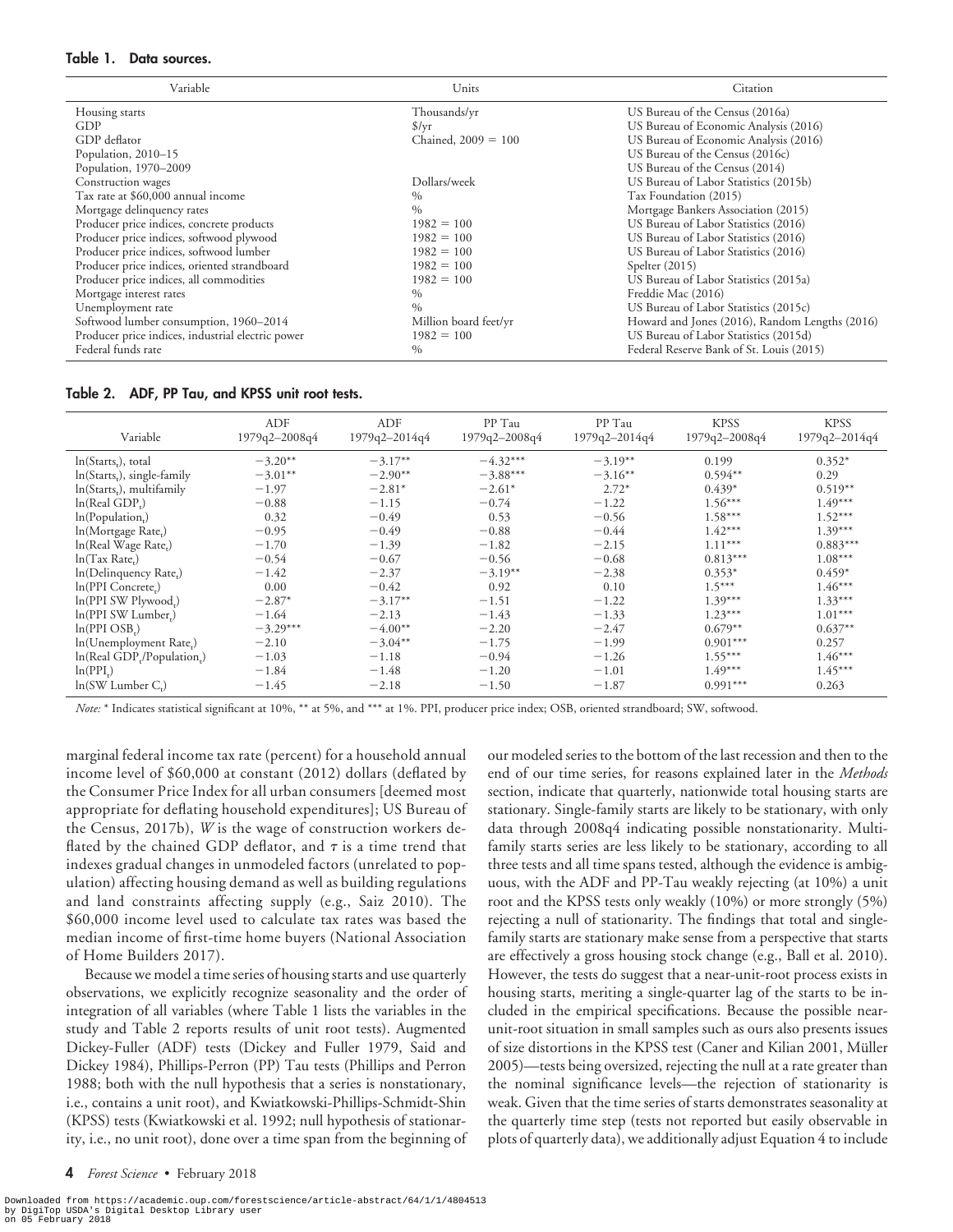quarterly (seasonal) dummies (**D***<sup>t</sup>* ). Finally, unit root tests also confirm that real GDP, mortgage interest rates, construction wages, mortgage delinquency rates, and the marginal federal income tax rate at median household incomes are nonstationary, necessitating first-differencing to achieve stationarity. Thus, we model nationwide housing starts, with superior dots indicating changes from quarter  $t-1$  to  $t$ , as

$$
H_t = f(H_{t-1}, \mathbf{D}_t, \dot{Y}_t, \dot{R}_t, \dot{A}_t, \dot{C}_t, \dot{G}_t, \dot{W}_t, \tau_t)
$$
(5)

An unbiased, consistent estimate of Equation 5 using historical data would generate a set of independently and identically distributed random errors,  $\epsilon_t^H$ .

Estimates of Equation 5 can also be used to evaluate a question of structural change. We apply a Chow breakpoint test (Chow 1960), examining whether the parameters of the estimated model differ before and after some proposed breakpoint. Our proposed breakpoint was 2008q4 to 2009q1, at the deepest point in the last US recession. The resulting test statistic is distributed  $F(\kappa, T - 2\kappa)$ , where  $\kappa$  is the number of regressors in the model and  $T$  is the number of observations over the whole data set.

Because the model will be used as a basis of projections, we evaluate alternative specifications with respect to out-of-sample performance. In particular, we estimate models over data from 1979q2 through 2008q4 and then forecast to 2014q4. This long span of out-of-sample conditions for model testing can reveal the effects of biases resulting from aggregation and omitted variables.

We also estimate a version of Equation 5 that is parsimonious but not more biased than a model that is (according to theory) fully specified. Parsimony is desirable because it reduces the number of independent variables also needing projection when housing starts are projected into the future. Therefore, expressions of Equation 5 progress from the general to the parsimonious. Parsimony is achieved by applying a model assessment and evaluation process as suggested by Gauch (1988) using data splitting and model assessment with a goal of identifying an unbiased, parsimonious predictive model. To accomplish this, we start by estimating a fully specified model and assess its goodness of fit, including bias. We then drop insignificant variables and reassess bias. Next, we drop significant variables that are not easily projected and assess the effects on bias until we arrive at a final, parsimonious form that is not more biased than the general specification. We note that a full specification includes potentially endogenous predictors, such as construction wages. Models including these potentially endogenous variables are estimated with instrumental variable methods (two-staged least squares [2SLS]).

#### Monte Carlo Projection Methods

The primary application of the housing start model is to better understand projected derived demands for wood products. Expectations about future levels of starts and wood product demands can be understood by applying Monte Carlo methods to estimated models. In this study, Monte Carlos are accomplished by (1) randomly sampling from the historical data used to estimate equations of housing starts, wood products, and exogenous predictors of the starts and wood products models; (2) estimating the equations using the randomly drawn historical data; (3) projecting the exogenous predictors to some future date; (4) projecting the starts models and the wood products models to the future date and recording those projections; (5) repeating steps 1–4 for many iterations; and (6) summarizing the results of the projected starts and wood products. The projection period in this study runs from 2015 to 2070. Each Monte Carlo projection consists of 1,000 iterations.

Projections of housing starts require projections of all exogenous variables that explain starts and wood products demands. As will be shown in the *Results* section, we selected a model of starts that includes only changes in GDP (i.e., GDP growth) and residential mortgage delinquencies as exogenous predictors. As such, the projections require assumptions, or models, of the future evolution of GDP growth and delinquencies. For real GDP growth, we opted for a simple autoregressive specification of order *K* (an AR(*K*) model) in first-differences of GDP, housing starts, and residential mortgage delinquencies. The inclusion of first-differences of housing starts in this model is justified by the idea that new construction has a small but non-negligible effect on overall US economic output (e.g., Moench and Ng 2011) whereas inclusion of delinquencies could be similarly justified. Seasonality is also evident in GDP growth; therefore, we additionally include quarterly dummies in the GDP specification. The change in the natural log of real GDP is expressed as a function of a constant, its own lagged quarterly changes, quarterly dummies, and lagged quarterly changes in housing starts. We use a general-to-specific model selection process to identify which lagged difference terms and quarter dummies appear in a final, parsimonious specification. The initial specification is

$$
\dot{Y}_t = \alpha + \beta_k \dot{Y}_{t-k} + \delta D_t + \omega_l \dot{H}_{t-l} + \epsilon_t^{\dot{Y}} \tag{6}
$$

where the elements of  $\boldsymbol{\beta}_k$  are coefficients on lagged GDP changes;  $\boldsymbol{\delta}$ is a vector of quarterly dummy coefficients corresponding to quarters 1, 2, and 3;  $\boldsymbol{\omega}_l$  is a vector of parameters measuring how changes in housing construction levels affect GDP growth; and  $\epsilon_i^{\gamma}$  is an independent and identically distributed random error. Evident in Equation 6 is that lagged changes in residential mortgage delinquencies were not significant explainers of GDP growth; therefore, they were dropped from the final specification.

The intercept of the GDP growth Equation 6 needs to be adjusted if we seek to model alternative rates of real GDP growth into the future. The intercept in a first-difference model measures the historical rate of change of the dependent variable. Therefore, we adjust the intercept to project GDP into the future under assumed growth rates that differ from the historical rate. The adjustment can be done by converting the intercept to a function of the coefficients on the lagged changes and the quarterly dummies:

$$
\alpha^{g} = [(1+g)^{0.25} - 1 - (0.25 \sum_{Q=1}^{3} \delta_{Q}) (1 - \sum_{k=1}^{K} \beta_{k})^{-1}](1 - \sum_{k=1}^{K} \beta_{k})
$$
 (7)

where *g* is the decimal rate of assumed (projected) annual average real GDP growth over the 55-year span of the projection (2015–70),  $\alpha^g$  is the intercept used in projecting GDP growth into the future,  $\delta$ <sup>o</sup> represents the parameters of the  $\delta$  vector from Equation 6, and other variables and parameters are as previously defined. In our simulations, we add random quarterly errors to GDP growth, taken from random draws of  $\epsilon_i^{\dot{Y}} \sim N(0, \delta^{\dot{Y}})$ , on the basis of the regression results for Equation 6.

In this study, projected real GDP growth was varied in seven separate Monte Carlo projections that differed only in their assumptions of future real GDP growth. The first six projected annual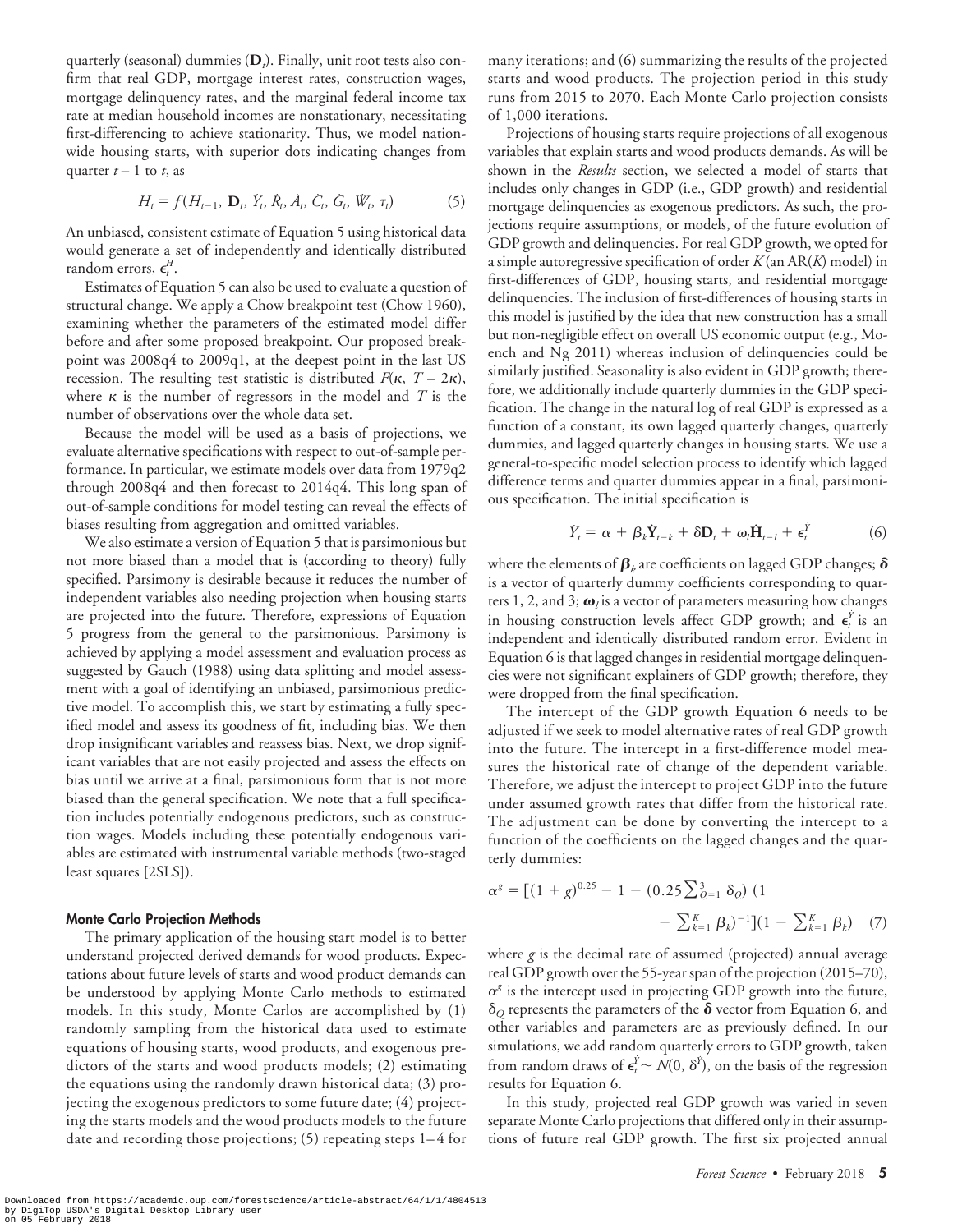growth in 1% increments, from 0% to 5%. The seventh projected real GDP annual growth at 2.4%, which was the historical average rate observed between 1990 and 2014, which we contend is a plausible outlook for the future of US economic growth (e.g., Gordon 2016). A projected set of random draws of  $\epsilon_t^{\dot{Y}}$  does not guarantee that the average annual growth rate in a Monte Carlo projection will match the assumed rate. To ensure that annual real GDP growth over the entire projection, 2015–70, matches the assumed rates, we (1) generate, using the GDP growth equation and housing starts equation, a series of random changes in logarithmically transformed real GDP (Equation 6); (2) add the random changes to logarithmically transformed real GDP,  $\hat{Y}_t = \hat{Y}_{t-1} + \hat{Y}_t$ ; (3) calculate the average quarterly deviation of the randomized rate of quarterly growth over the random real GDP projection as  $\tilde{g}_q = \left(\frac{1}{134}\right) (\hat{Y}_{2070q4} \hat{Y}_{2015q3}$ ); and (4) generate an adjusted random realization that matches assumed growth as  $\hat{Y}_t = \hat{Y}_t - \tilde{g}_q$ . Because lagged changes in housing starts are part of the GDP growth equation (Equation 6), steps 1–4 are repeated 3 times for each Monte Carlo iteration to allow both the starts projection and the adjusted GDP growth projection to converge to a stable random projection.

To project the residential mortgage delinquency rate, we developed a statistical model specified as a function of exogenous variables. As in the case of real GDP, we started from a general specification of the mortgage delinquency rate and dropped insignificant variables to arrive at a parsimonious specification. Given that the unit root tests of this variable indicated possible stationarity (Table 2), the general specification related the level of the mortgage delinquency rate to its lagged level, four lagged changes in the level, four lagged changes in real GDP, four lagged levels of total housing starts, and quarterly dummies:

$$
C_{t} = \mu_{0} + \mu_{1} C_{t-1} + \sum_{j=1}^{4} \delta_{j} C_{t-j} + \sum_{j=1}^{4} \gamma_{j} Y_{t-j} + \sum_{j=1}^{4} \tau_{j} H_{t-j} + \delta \mathbf{D}_{t} + \epsilon_{t}^{C} \quad (8)
$$

The final specification of Equation 8 did not include housing starts but did include lagged changes in delinquency rates and lagged changes in real GDP.

The United States has historically imported a substantial share (on average, 28% between 1979 and 2013) of softwood lumber domestically consumed. These imports and domestic production have been driven in part by softwood lumber demand from the construction sector (e.g., Song et al. 2011). To quantify softwood lumber consumption, we formulate a reduced-form softwood lumber quantity equation that is derived from equilibrium supply and demand. Softwood lumber demand derives from housing starts as well as other components of the economy that demand softwood lumber as an input. These other components include repairs and renovations of the existing housing stock, commercial construction, manufacturing, and shipping, which we proxy with real GDP. Demand for lumber is also influenced by the price of substitutes in construction. Although including in a softwood lumber demand model a variable that indexes residential improvements and repair activity might be preferred, we note that consistently reported quarterly time series data on such a variable are not available from government data sources. (We tested inclusion of the real value of house maintenance and repairs [US Bureau of the Census 2016b] in Equation 8, obtained from the US Census Bureau, but this variable was statistically insignificant, did not significantly affect the magnitudes of the estimated parameters of either starts or real GDP, and covered a shorter time series than that available for other models. We dropped further consideration of this variable in Equation 8. We contend that improvements and repair spending is likely to be captured by the included real GDP growth variable.) Softwood lumber supply is a function of lumber price as well as the price of inputs to lumber production, such as mill wages, electricity, and timber. Softwood lumber demand and supply are defined as follows:

$$
Q_{L,t}^{D} = f(P_{L,t}^{US}, P_{L,t}^{M}, H_t, Y_t, \mathbf{N}_t)
$$
  
\n
$$
Q_{L,t}^{S} = g(P_{L,t}^{US}, \mathbf{F}_t)
$$
  
\n
$$
M_{L,t}^{S} = h(P_{L,t}^{M}, \mathbf{F}_t)
$$
\n(9)

where  $Q_{L,t}^D$  is the quantity of derived softwood lumber demanded in the United States in period  $t$ ,  $Q_{L,t}^S$  is the quantity of softwood lumber supplied by the domestic US market in period *t*,  $M_{L,t}^S$  is the net import quantity of softwood lumber in period  $t$ ,  $\mathbf{F}_t$  is a vector of lumber production input prices in period  $t$ ,  $N_t$  is a vector of substitutes for lumber in construction, and other variables are as previously defined. At equilibrium, softwood lumber consumption equals the sum of domestic production and net imports. A reducedform equation, factoring out own price  $(P_{L,t}^{US})$ , leads to

$$
Q_{L,t} = f_2(P_{L,t}^M, H_t, Y_t, W_t, \mathbf{R}_t)
$$
 (10)

Recognizing that the import price and some input prices may also be endogenous in this reduced-form specification, a more parsimonious version of Equation 10 would be

$$
Q_{L,t} = f_3(H_t, Y_t, W_{1,t}, \mathbf{R}_{1,t})
$$
 (11)

where  $W_{1,t}$  is the subvector of input prices considered exogenous in derived lumber demand and  $\mathbf{R}_{1,t}$  is the subvector of input prices considered exogenous in softwood lumber manufacture.

This model was specified using a logarithmic transformation and, given that an ADF test could not reject a null of a unit root (Table 2), we specify the model in first-differences in Equation 12, with superior dots indicating changes from quarter  $t - 1$  to  $t$ .

$$
\ln \dot{Q}_t = f(\dot{H}_t, \dot{Y}_t, \dot{R}_t, \dot{W}_t)
$$
(12)

Equations 11 and 12 are abstracted from what might be considered fully specified consumption quantity equations, which could include  $\mathbf{F}_t$  and  $P_{L,t}^M$ . Other studies have shown (e.g., Song et al. 2011) that structural softwood lumber demand specifications have been successfully estimated with own and substitute prices. Although their inclusion could improve model fit, the additional variables would represent new challenges in projecting lumber demand into the future.

#### Results

#### Housing Starts Models

Housing starts equation estimates, from least to most parsimonious, are shown in Table 3 (total housing starts), Table 4 (singlefamily housing starts), and Table 5 (multifamily housing starts). Models 1–3 apply instrumental variables methods (2SLS) whereas the remaining models are estimated with least squares. All specifications apply a White's (1980) correction for residual heteroscedasticity. Standard errors of regression were similar across all model specifications for total, single-family, and multifamily starts categories. Across all models, in-sample  $R^2$  values ranged from 0.89 to 0.93,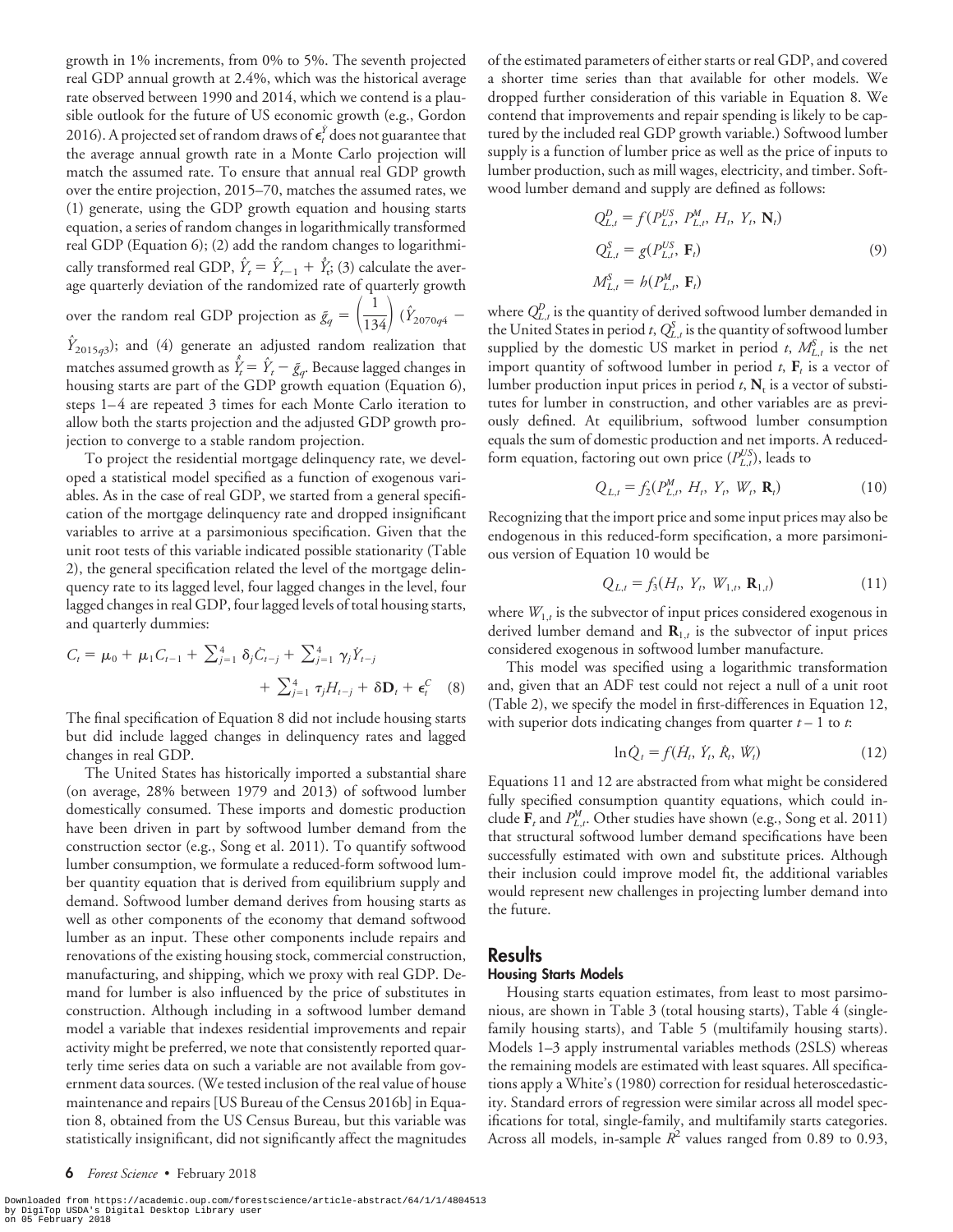| Table 3. | Equation estimates for total housing starts, general to parsimonious specifications, by model. |  |  |  |  |
|----------|------------------------------------------------------------------------------------------------|--|--|--|--|
|          |                                                                                                |  |  |  |  |

|                                                                               | Model             |                   |                   |                   |                   |                   |                   |
|-------------------------------------------------------------------------------|-------------------|-------------------|-------------------|-------------------|-------------------|-------------------|-------------------|
| Variable                                                                      |                   | $\mathfrak{2}$    | 3                 | $\overline{4}$    | 5                 | 6                 | 7                 |
| Constant                                                                      | 0.30(0.37)        | $0.48(0.26)^*$    | $0.49(0.26)^{*}$  | $0.44(0.25)^{*}$  | $0.43(0.25)^{*}$  | $0.43(0.25)^{*}$  | 0.42(0.28)        |
| $ln(Starts_{t-1})$                                                            | $0.93(0.07)$ ***  | $0.89(0.04)$ ***  | $0.89(0.04)$ ***  | $0.90(0.04)$ ***  | $0.90(0.04)$ ***  | $0.90(0.04)$ ***  | $0.90(0.05)$ ***  |
| Quarter 1 dummy                                                               | $-0.12(0.08)$     | $-0.09(0.04)$ **  | $-0.09(0.04)$ *** | $-0.09(0.03)$ **  | $-0.09(0.03)$ **  | $-0.09(0.03)$ **  |                   |
| Quarter 2 dummy                                                               | $0.41(0.08)$ ***  | $0.47(0.03)$ ***  | $0.47(0.03)$ ***  | $0.46(0.02)$ ***  | $0.46(0.02)$ ***  | $0.46(0.02)$ ***  | $0.46(0.02)$ ***  |
| Quarter 3 dummy                                                               | 0.086(0.068)      | $0.15(0.03)$ ***  | $0.15(0.03)$ ***  | $0.14(0.02)$ ***  | $0.14(0.02)$ ***  | $0.14(0.02)$ ***  | $0.14(0.02)$ ***  |
| $ln(GDP_i) - ln(GDP_{t-1})$                                                   | 2.82(3.45)        | $4.58(1.17)$ ***  | $4.59(1.16)$ ***  | $4.51(1.17)$ ***  | $4.54(1.18)$ ***  | $4.54(1.18)***$   | $4.14(1.26)$ ***  |
| $ln(Populationt) - ln(Populationt-1)$                                         | 6.38(12.08)       | 1.79(5.54)        |                   |                   |                   |                   |                   |
| $\ln(M$ ortgage Rate <sub>r</sub> $)$ – $\ln(M$ ortgage Rate <sub>r-1</sub> ) | $-0.67(0.25)$ *** | $-0.54(0.20)$ *** | $-0.53(0.19)$ *** | $-0.50(0.18)$ *** | $-0.53(0.19)$ *** | $-0.53(0.19)$ *** |                   |
| $ln(Wage Rate_i) - ln(Wage Rate_{r-1})$                                       | 0.47(0.96)        | $-0.42(0.67)$     | $-0.41(0.67)$     |                   |                   |                   |                   |
| $ln(Tax Rate_i) - ln(Tax Rate_{i-1})$                                         | $-0.25(0.15)$     | $-0.17(0.17)$     | $-0.17(0.17)$     | $-0.18(0.16)$     |                   |                   |                   |
| $\ln(Delinquency Rate_t) - \ln(Delinquency Rate_{t-1})$                       | $-0.71(0.25)$ *** | $-0.62(0.13)$ *** | $-0.62(0.13)$ *** | $-0.64(0.13)$ *** | $-0.65(0.13)$ *** | $-0.65(0.13)$ *** | $-0.36(0.08)$ *** |
| $\ln(PPI$ Concrete <sub>r</sub> ) – $\ln(PPI$ Concrete <sub>r-1</sub> )       | $-1.04(1.56)$     |                   |                   |                   |                   |                   |                   |
| $\ln(PPI SW Plywood_r) - \ln(PPI SW Plywood_{r-1})$                           | 0.72(0.58)        |                   |                   |                   |                   |                   |                   |
| $ln(PPI SW Lumpur,)-ln(PPI SW Lumpur,1)}$                                     | 0.31(1.51)        |                   |                   |                   |                   |                   |                   |
| $ln(PPI OSB_r) - ln(PPI OSB_{r-1})$                                           | $-0.43(0.47)$     |                   |                   |                   |                   |                   |                   |
| Standard error of regression                                                  | 0.091             | 0.080             | 0.079             | 0.078             | 0.079             | 0.079             | 0.084             |
| $R^2$                                                                         | 0.89              | 0.91              | 0.91              | 0.91              | 0.91              | 0.91              | 0.90              |
| Durbin's H-statistic                                                          | 0.48              | 0.44              | 0.45              | 0.46              | 0.41              | 0.41              | $1.91*$           |

*Note:* Values in parentheses are standard errors. \* Indicates statistical significance at 10%, \*\* at 5%, \*\*\* at 1%. PPI, producer price index; OSB, oriented strandboard; SW, softwood.

| Table 4. Equation estimates for single-family housing starts, general to parsimonious specifications, by model. |  |  |  |
|-----------------------------------------------------------------------------------------------------------------|--|--|--|
|                                                                                                                 |  |  |  |

|                                                                               | Model             |                   |                   |                   |                   |                   |                   |
|-------------------------------------------------------------------------------|-------------------|-------------------|-------------------|-------------------|-------------------|-------------------|-------------------|
| Variable                                                                      |                   | $\overline{c}$    | 3                 | $\overline{4}$    | 5                 | 6                 | $\overline{7}$    |
| Constant                                                                      | 0.06(0.29)        | 0.21(0.23)        | 0.21(0.23)        | 0.20(0.22)        | 0.17(0.22)        | 0.13(0.22)        | 0.26(0.26)        |
| $ln(Starts_{t-1})$                                                            | $0.96(0.06)$ ***  | $0.92(0.04)$ ***  | $0.93(0.04)$ ***  | $0.93(0.04)$ ***  | $0.93(0.04)$ ***  | $0.94(0.04)$ ***  | $0.92(0.05)$ ***  |
| Quarter 1 dummy                                                               | $-0.06(0.08)$     | $-0.04(0.04)$     | $-0.04(0.04)$     | $-0.03(0.04)$     | $-0.03(0.04)$     |                   |                   |
| Quarter 2 dummy                                                               | $0.48(0.09)$ ***  | $0.54(0.04)$ ***  | $0.54(0.04)$ ***  | $0.53(0.02)$ ***  | $0.53(0.02)$ ***  | $0.54(0.02)$ ***  | $0.51(0.02)$ ***  |
| Quarter 3 dummy                                                               | 0.095(0.077)      | $0.17(0.04)$ ***  | $0.17(0.04)$ ***  | $0.16(0.02)$ ***  | $0.16(0.02)$ ***  | $0.16(0.02)$ ***  | $0.16(0.02)$ ***  |
| $ln(GDP_{n})-ln(GDP_{n})$                                                     | 2.02(3.40)        | $3.96(1.23)$ ***  | $3.95(1.23)$ ***  | $3.91(1.23)$ ***  | $3.92(1.23)$ ***  | $3.99(1.22)$ ***  | $3.15(1.30)$ **   |
| $\ln(Population_{n}) - \ln(Population_{n})$                                   | 10.10(16.27)      | 4.28(4.27)        |                   |                   |                   |                   |                   |
| $\ln(M$ ortgage Rate <sub>r</sub> $)$ – $\ln(M$ ortgage Rate <sub>r-1</sub> ) | $-0.92(0.28)$ *** | $-0.74(0.21)$ *** | $-0.72(0.20)$ *** | $-0.71(0.19)$ *** | $-0.73(0.20)$ *** | $-0.73(0.20)$ *** |                   |
| $ln(Wage Rate.) - ln(Wage Rate, )$                                            | 0.57(1.12)        | $-0.23(0.76)$     | $-0.21(0.75)$     |                   |                   |                   |                   |
| $ln(Tax Rate.) - ln(Tax Rate, 1)$                                             | $-0.23(0.16)$     | $-0.16(0.17)$     | $-0.16(0.17)$     | $-0.16(0.16)$     |                   |                   |                   |
| $\ln(Delinquency Rate_r) - \ln(Delinquency Rate_{r-1})$                       | $-0.82(0.27)$ *** | $-0.71(0.14)$ *** | $-0.71(0.14)$ *** | $-0.72(0.13)$ *** | $-0.73(0.13)$ *** | $-0.63(0.08)$ *** | $-0.60(0.09)$ *** |
| $\ln(PPI$ Concrete <sub>.</sub> ) $-\ln(PPI$ Concrete.                        | $-1.23(1.92)$     |                   |                   |                   |                   |                   |                   |
| $\ln(PPI SW Plywood.) - \ln(PPI SW Plywood.$                                  | 0.97(0.64)        |                   |                   |                   |                   |                   |                   |
| $\ln(PPI SW Lumpur.) - \ln(PPI SWLumber_{1})$                                 | 0.22(1.57)        |                   |                   |                   |                   |                   |                   |
| $ln(PPI OSBr)-ln(PPI OSBr-1)$                                                 | $-0.47(0.55)$     |                   |                   |                   |                   |                   |                   |
| Standard error of regression                                                  | 0.10              | 0.08              | 0.08              | 0.08              | 0.08              | 0.08              | 0.09              |
| $R^2$                                                                         | 0.89              | 0.93              | 0.93              | 0.93              | 0.93              | 0.92              | 0.91              |
| Durbin's H-statistic                                                          | 0.08              | 0.27              | 0.30              | 0.34              | 0.33              | 0.32              | $2.50***$         |

*Note:* Values in parentheses are standard errors. \* Indicates statistical significance at 10%, \*\* at 5%, \*\*\* at 1%. PPI, producer price index; OSB, oriented strandboard; SW, softwood.

with best-fitting models found for single-family starts, least for multifamily. Significant residual serial correlation was found in only the most parsimonious specification, as measured by Durbin's H-statistic (Durbin 1970).

Across all starts categories and model specifications, there is serial dependence in housing starts; that is, the previous quarters' (lagged) starts coefficients ranged from 0.89 to 0.96. Seasonality is evident and significant, with spring and summer quarters (2 and 3) having higher starts levels and winter having lower starts levels compared with the fall quarter (quarter 4, the omitted dummy). Real GDP growth is a significant and positive predictor of starts. Changes in population in the United States are not statistically significant contributors to housing starts. Changes in the mortgage rate are negatively and significantly (at 1%) related to housing starts, and this effect is consistent across all specifications tested. Another consistently negative and significant (at 1%) predictor of total starts is the loan delinquency rate. In contrast, we did not find statistically sig-

nificant relationships with starts for (instrumented) construction wages or changes in the marginal tax rate. Other input prices in construction, including concrete, softwood plywood, softwood lumber, and oriented strandboard, were not significantly related to starts levels. The insignificant finding on construction wages and other input prices could be due to a lack of good instruments for these variables. Our instruments included the change in the unemployment rate (aggregate, US), lagged input prices, and per-capita real GDP.

Model forecasts out of sample (Table 7) showed that, as the models became more parsimonious, goodness-of-fit statistics improved. Statistics shown in Table 7 are based on the logarithmically transformed dependent variable and its forecast. Model specification 7 was the best fitting, as measured by the root mean squared error (RMSE) and bias. Both statistics were lowest with this specification, with the exception of multifamily starts, in which the specification that included the change in the mortgage interest rate generated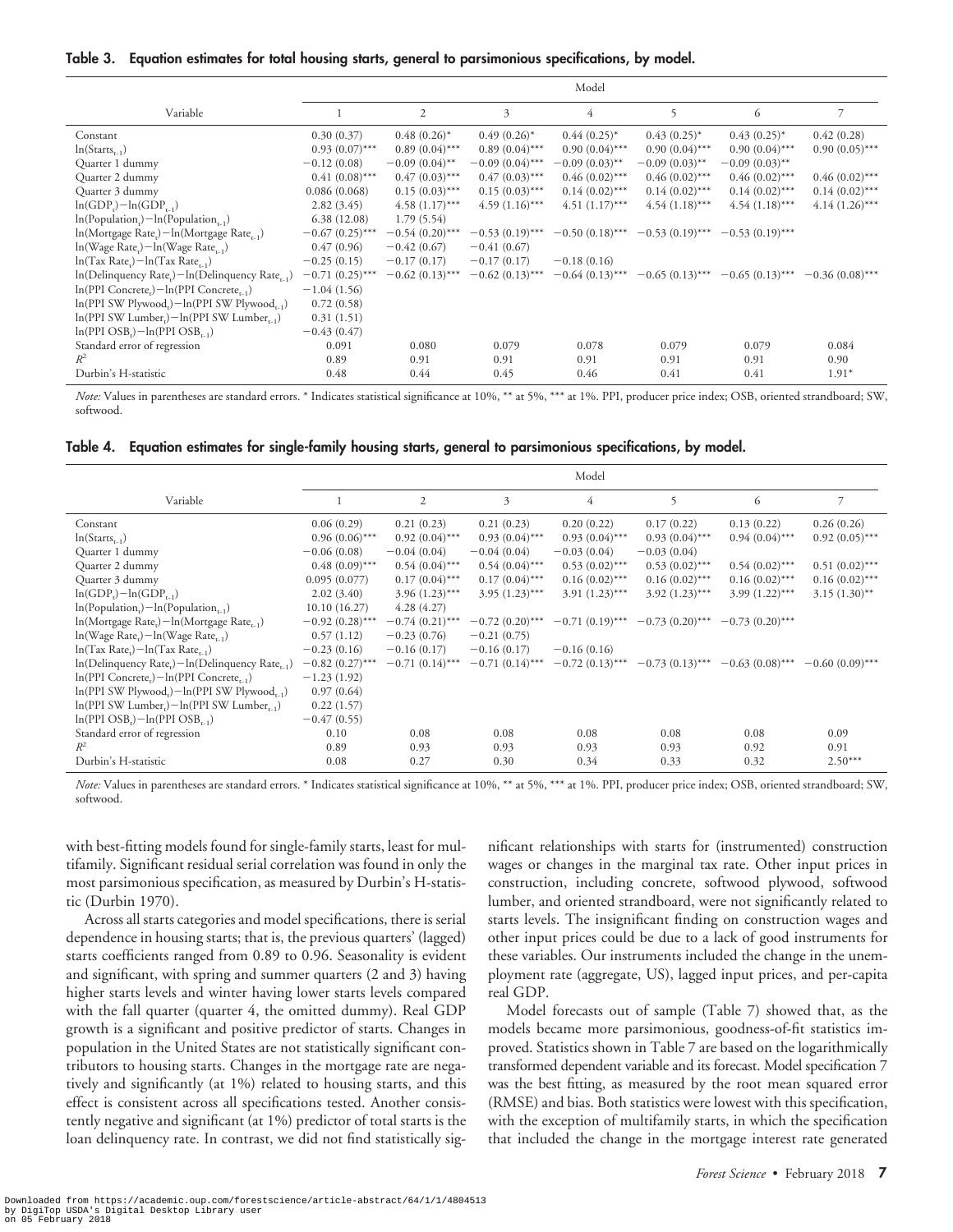Table 5. Equation estimates for multifamily housing starts, general to parsimonious specifications, by model.

|                                                                             | Model            |                   |                   |                   |                   |                   |                  |
|-----------------------------------------------------------------------------|------------------|-------------------|-------------------|-------------------|-------------------|-------------------|------------------|
| Variable                                                                    |                  | $\overline{2}$    | 3                 | $\overline{4}$    | 5                 | 6                 | 7                |
| Constant                                                                    | 0.20(0.32)       | 0.24(0.17)        | 0.22(0.15)        | 0.21(0.15)        | 0.22(0.15)        | 0.22(0.15)        | 0.15(0.14)       |
| $ln(Starts_{n-1})$                                                          | $0.94(0.06)$ *** | $0.93(0.03)$ ***  | $0.93(0.03)$ ***  | $0.93(0.03)$ ***  | $0.93(0.03)$ ***  | $0.93(0.03)$ ***  | $0.93(0.03)$ *** |
| Quarter 1 dummy                                                             | $-0.25(0.17)$    | $-0.24(0.06)$ *** | $-0.24(0.06)$ *** | $-0.23(0.06)$ *** | $-0.23(0.06)$ *** | $-0.23(0.06)$ *** |                  |
| Quarter 2 dummy                                                             | 0.36(0.28)       | $0.32(0.04)$ ***  | $0.33(0.04)$ ***  | $0.30(0.03)$ ***  | $0.30(0.03)$ ***  | $0.29(0.03)$ ***  | $0.34(0.03)$ *** |
| Quarter 3 dummy                                                             | 0.149(0.215)     | $0.12(0.03)$ ***  | $0.12(0.03)$ ***  | $0.09(0.03)$ ***  | $0.09(0.03)$ ***  | $0.09(0.03)$ ***  | $0.11(0.03)$ *** |
| $ln(GDP_i) - ln(GDP_{t-1})$                                                 | $4.32(2.14)$ **  | $4.68(1.52)$ ***  | $4.65(1.51)$ ***  | $4.66(1.49)$ ***  | $4.72(1.49)$ ***  | $4.56(1.50)$ ***  | $5.59(1.67)$ *** |
| $\ln(Population_{r}) - \ln(Population_{r-1})$                               | $-5.51(18.71)$   | $-4.18(13.93)$    |                   |                   |                   |                   |                  |
| $\ln(M$ ortgage Rate <sub>r</sub> ) – $\ln(M$ ortgage Rate <sub>r-1</sub> ) | $-0.14(0.29)$    | $-0.14(0.26)$     | $-0.16(0.26)$     | $-0.10(0.24)$     | $-0.12(0.24)$     |                   |                  |
| $ln(Wage Rater) - ln(Wage Rater-1)$                                         | $-1.76(6.96)$    | $-0.78(0.58)$     | $-0.80(0.58)$     |                   |                   |                   |                  |
| $ln(Tax Rate_r) - ln(Tax Rate_{r-1})$                                       | $-0.15(0.25)$    | $-0.13(0.19)$     | $-0.14(0.19)$     | $-0.15(0.16)$     |                   |                   |                  |
| $\ln(Delinquency Rate_i) - \ln(Delinquency Rate_{t-1})$                     | $-0.10(0.21)$    | $-0.48(0.20)$ **  | $-0.48(0.20)$ **  | $-0.50(0.20)$ **  | $-0.52(0.20)$ **  | $-0.51(0.20)$ **  | $0.23(0.11)$ **  |
| $\ln(PPI$ Concrete <sub>r</sub> ) – $\ln(PPI$ Concrete <sub>r-1</sub> )     | $-0.38(0.47)$    |                   |                   |                   |                   |                   |                  |
| $\ln(PPI SW Plywood_r) - \ln(PPI SW Plywood_{r-1})$                         | 0.52(4.28)       |                   |                   |                   |                   |                   |                  |
| $\ln(PPI SW Lumber_i) - \ln(PPI SW Lumber_{t-1})$                           | $-0.03(0.32)$    |                   |                   |                   |                   |                   |                  |
| $ln(PPI OSBr)-ln(PPI OSBr-1)$                                               | 0.07(0.66)       |                   |                   |                   |                   |                   |                  |
| Standard error of regression                                                | 0.13             | 0.12              | 0.12              | 0.12              | 0.12              | 0.12              | 0.13             |
| $R^2$                                                                       | 0.90             | 0.91              | 0.91              | 0.91              | 0.91              | 0.91              | 0.90             |
| Durbin's H-statistic                                                        | $-1.03$          | $-1.16$           | $-1.15$           | $-1.23$           | $-1.30$           | $-1.15$           | $-2.08**$        |

*Note:* Values in parentheses are standard errors. \* Indicates statistical significance at 10%, \*\* at 5%, \*\*\* at 1%. PPI, producer price index; OSB, oriented strandboard; SW, softwood.

Table 6. Estimates of models of real US GDP growth rates, the total rate of residential mortgage delinquency, and softwood lumber consumption.

| Variable                                                                                  | GDP model<br>$ln(GDP_r) - ln(GDP_{r-1})$ | Mortgage delinquency model<br>In(Delinquency Rate <sub>r</sub> ) | Softwood lumber model<br>$\ln(Q_{r}) - \ln(Q_{r-1})$ |
|-------------------------------------------------------------------------------------------|------------------------------------------|------------------------------------------------------------------|------------------------------------------------------|
| Constant                                                                                  | $0.0063(0.0015)$ ***                     | $0.14(0.03)$ ***                                                 | $-0.024(0.009)$ **                                   |
| $ln(GDP_r) - ln(GDP_{r-1})$                                                               |                                          |                                                                  | $1.23(0.30)$ ***                                     |
| $ln(GDP_{t-1})-ln(GDP_{t-2})$                                                             | $0.33(0.08)$ ***                         | $-1.93(0.60)$ ***                                                |                                                      |
| $ln(GDP_{r,8})-ln(GDP_{r,9})$                                                             | $-0.20(0.05)$ ***                        |                                                                  |                                                      |
| $ln(GDP_{r-10})-ln(GDP_{r-9})$                                                            | $0.26(0.07)$ ***                         |                                                                  |                                                      |
| $ln(GDP_{r-12})-ln(GDP_{r-13})$                                                           | $-0.14(0.06)$ **                         |                                                                  |                                                      |
| Quarter 1 dummy                                                                           |                                          | $-0.12(0.02)$ ***                                                |                                                      |
| Quarter 2 dummy                                                                           | $0.0042(0.0013)$ ***                     | $-0.019(0.008)$ **                                               |                                                      |
| Quarter 3 dummy                                                                           | $-0.010(0.003)$ ***                      |                                                                  |                                                      |
| $ln(Delinquency Rate_{t-1})$                                                              |                                          | $0.94(0.02)$ ***                                                 |                                                      |
| $\ln(Delinquency Rate_{r=4}) - \ln(Delinquency Rate_{r=5})$                               |                                          | $0.40(0.08)$ ***                                                 |                                                      |
| $\ln(\text{Housing Stars}_r) - \ln(\text{Housing Stars}_{r-1})^2$                         | $0.029(0.007)$ ***                       |                                                                  | $0.44(0.04)$ ***                                     |
| $\ln(H_{\text{ousing}} \text{Starts}_{r-3}) - \ln(H_{\text{ousing}} \text{Starts}_{r-4})$ | $0.0074(0.0031)$ **                      |                                                                  |                                                      |
| Standard error of regression                                                              | 0.0056                                   | 0.044                                                            | 0.030                                                |
| $R^2$                                                                                     | 0.45                                     | 0.96                                                             | 0.91                                                 |
| Durbin's H-statistic                                                                      | $-1.86*$                                 | $-0.42$                                                          | $-0.11$                                              |
| <b>Observations</b>                                                                       | 146                                      | 142                                                              | 36                                                   |

*Note:* Values in parentheses are standard errors. \* Indicates statistical significance at 10%, \*\* at 5%, \*\*\* at 1%. The subscript *t* in the dependent and independent variables refers to the quarter for the housing starts and mortgage delinquency rate models and the year in the softwood lumber model.

<sup>a</sup> Single-family starts for the softwood lumber consumption equation.

|  |                         |  | Table 7. Out-of-sample model assessments, general to parsimo-         |  |  |
|--|-------------------------|--|-----------------------------------------------------------------------|--|--|
|  |                         |  | nious specifications, for total housing starts, single-family starts, |  |  |
|  | and multifamily starts. |  |                                                                       |  |  |

| Model          | Model      |             | Total<br>starts |             | Single-family<br>starts | Multifamily<br>starts |         |
|----------------|------------|-------------|-----------------|-------------|-------------------------|-----------------------|---------|
| number         | type       | <b>RMSE</b> | Bias            | <b>RMSE</b> | Bias                    | <b>RMSE</b>           | Bias    |
|                | 2SLS       | 0.68        | $-0.38$         | 1.11        | $-0.62$                 | 0.64                  | $-0.21$ |
| $\overline{c}$ | 2SLS       | 0.63        | $-0.43$         | 0.57        | $-0.36$                 | 0.57                  | $-0.24$ |
| 3              | 2SLS       | 0.62        | $-0.44$         | 0.57        | $-0.38$                 | 0.54                  | $-0.22$ |
| 4              | OLS.       | 0.56        | $-0.41$         | 0.53        | $-0.36$                 | 0.50                  | $-0.19$ |
| 5              | <b>OLS</b> | 0.54        | $-0.41$         | 0.50        | $-0.35$                 | 0.49                  | $-0.20$ |
| 6              | <b>OLS</b> | 0.54        | $-0.41$         | 0.44        | $-0.32$                 | 0.47                  | $-0.19$ |
| 7              | <b>OLS</b> | 0.44        | $-0.35$         | 0.43        | $-0.32$                 | 0.54                  | $-0.12$ |

*Note:* OLS, ordinary least squares.

8 Forest Science • February 2018

Downloaded from https://academic.oup.com/forestscience/article-abstract/64/1/1/4804513<br>by DigiTop USDA's Digital Desktop Library user<br>on 05 February 2018

better fit statistics. Although these dynamic forecasts out of sample, keeping parameter estimates constant, display a tendency to forecast too high, we made no bias adjustments to the Monte-Carlo-based forecasts. The quarter 1 dummy was dropped in model specification 7 for total housing starts and multifamily housing starts and specifications 6 and 7 for single-family housing starts. This was done because models estimated over the longer time span, to 2014q4, showed the quarter 1 dummy to be statistically insignificant.

We also tested the conjecture that the 2008/2009 recession resulted in a structural change in housing markets (Anundsen 2015, Myers 2016) by testing the hypothesis that pre- and postrecession parameter estimates are equivalent. The Chow breakpoint test for a structural break in the parameters of the total starts model (specification 7) showed that there was no statistically significant structural change in total starts ( $P = 0.27$ ) or single-family starts ( $P = 0.56$ ). For the estimate of specification 7 of the multifamily starts, the test found in favor of a breakpoint ( $P = 0.02$ ).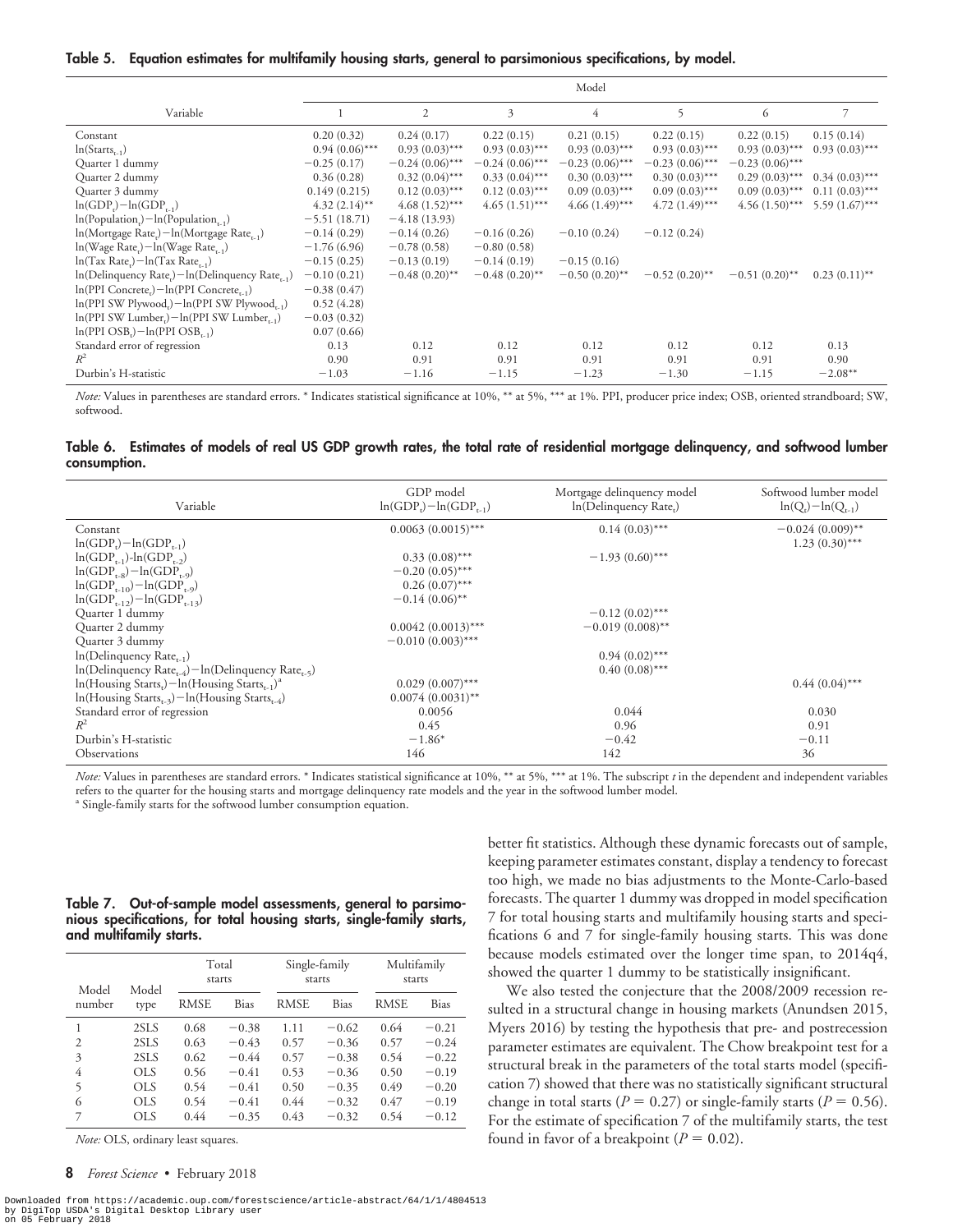#### GDP Growth Model Estimates

We estimated the GDP growth model using quarterly data from 1979q1 to 2015q3 (Table 1). The selected model is reported in Table 6. Estimated with a correction for heteroscedasticity, this model has an  $R^2$  of 0.45. Predictors in the final specification include lagged GDP growth rates at lags 1, 2, 8, 9, and 12 and lags 1 and 4 of the first-differences of housing starts. The quarter 2 and quarter 3 dummies were significant and included. The estimate also includes a statistically significant intercept of 0.0063. This intercept captures the average rate of quarterly GDP change whereas the coefficient on the quarter 2 dummy, 0.0042, indicates that the second quarter of each year tends to have a higher GDP growth rate than other quarters and the coefficient on quarter  $3$  (-0.010) indicates that the third quarter growth tends to be slightly lower than growth the rest of the year. Lagged housing starts changes show that housing is positively related to future GDP growth.

#### Mortgage Delinquency Model Estimates

The mortgage delinquency rate models used quarterly data from 1979q1 to 2015q3 (Table 1). The parsimonious version of Equation 8, reported in Table 6, includes the lagged level of the delinquency rate, the first lag of GDP growth rate, quarter 1 and quarter 2 dummies, and the fourth lag of the change in the delinquency rate. The estimate shown in Table 6 uses all observations, but model selection occurred using data only through 2008q4. The estimate was also tested in out-of-sample conditions, estimating the model over data through 2008q4 and forecasting through 2015q3. Predictions out of sample (and back-transforming the logarithmic prediction, including a bias correction done by adding half of the variance of the regression estimate) showed that the level of the mortgage delinquency rate tracked observed rates over 2009q1 through 2015q3 with a positive bias in percentage points of 0.31 and a RMSE of 0.53. The model estimated over the whole sample had negligible autocorrelation as measured by the H-test and a high degree of explanatory power ( $R^2 = 0.96$ ).

In our projections of mortgage delinquency rates, we added random changes to the mortgage delinquency predicted by the final equation shown in Table 6 by adding a normally distributed random error with a mean of zero and a standard deviation equal to the standard error of the regression as reported in Table 6. The lagged GDP growth rate in this projection was the adjusted random quarterly growth generated by the GDP projection at the assumed GDP growth rate. The randomly generated mortgage delinquency rate was restricted to fall between the minimum (3.62%) and maximum (10.44%) levels observed between 1979q2 and 2015q3; therefore, these bounds were an assumed range of plausibility in projected future years. Therefore, when the equation projected a higher rate than 10.44% for a given quarter, the value for the quarter was set at 10.44%; when it projected a lower rate than 3.62%, the value for the quarter was set at 3.62%.

#### Softwood Lumber Consumption Model Estimates

We tested a fully specified reduced-form model of softwood lumber consumption (Equation 12) with annual data, 1960 –2014. This model was specified using a logarithmic transformation and, given that tests for a unit root (Table 2) were consistent with a unit root process, estimated in first-differences. The most general specification of this model showed that the price index for concrete products (an alternative building material), the price index of electricity (an input cost), and the federal funds rate were not statistically

significant drivers of softwood lumber consumption. The final model is reported in Table 6. The only variables statistically significant at 5% or stronger were total housing starts and the GDP growth rate. In an alternative version that separately included single-family and multifamily housing starts as predictors, only singlefamily starts were significant at 5% or stronger. Hence, two competing models are evaluated here: total housing starts and GDP growth (Model 1) and single-family housing starts and real GDP growth (Model 2).

In parsimonious models using data from 1960 to 2000, all variables were significant at stronger than 1%. Model 1 had an in-sample  $R^2$  of 0.83, Model 2 had an in-sample  $R^2$  of 0.87, and neither version had statistically significant residual autocorrelation. Both models were then tested for their forecast performance out of sample, 2001–14. In the out-of-sample goodness-of-fit evaluation, predictions were back-transformed and converted to levels by adding half of the variance of the equation errors before exponentiation of the predicted quantity in natural logarithms. Model 1 had a RMSE of 3,679 and a bias (tending to overpredict) of 3,815 whereas Model 2 had analogous statistics of 2,595 and 2,690. On the basis of these results, Model 2 is preferred.

Previous research is mixed regarding explanatory variables in a model of softwood lumber. Song et al. (2011) excluded GDP in their model of softwood lumber demand in the United States whereas Buongiorno (2015) reports specifications of total (coniferous plus nonconiferous) lumber demand internationally as a function of GDP but not housing starts or other indices of construction. On the other hand, Ince et al. (2011) included GDP and single family starts in their softwood lumber demand specification. Because a model that included both variables explained more variation  $(R^2 \text{ of } 0.86 \text{ versus } 0.79 \text{ for one that excluded real GDP and } 0.44 \text{ for }$ one that excluded housing starts but included real GDP for data 1960 –2014), in our model estimates we opted for a specification that included both. We also tested a version that included housing stock, in addition to starts and real GDP, but because inclusion of housing stocks would require a separate projection of housing stocks, we opted not to pursue this model.

Given its out-of-sample performance, the reduced-form softwood lumber model (Model 2), which included single-family housing starts and real GDP growth, was used to simulate the effects of alternative rates of GDP growth and housing starts from 2015 to 2070 on softwood lumber consumption using the starts and GDP projections described in the previous sections. The final model is reported in Table 6, with parameters estimated over the available sample of annual data corresponding to the quarterly data used for the other equations (1979 –2014, because 2015 was not available at the time of this study). In the Monte Carlo simulations, the projections were made using annual data randomly drawn with replacement (the same years of the randomly drawn quarterly observations for the housing starts Monte Carlo simulations) to introduce parametric uncertainty into the softwood lumber consumption projections.

#### Monte Carlo Simulation Results

We project housing starts and softwood lumber consumption using the most parsimonious specification of total starts (Table 3, Model 7) and use the specifications for GDP, mortgage delinquency rate, and softwood lumber consumption summarized in Table 6. Results of the Monte Carlo projections of total US housing starts from 2015 to 2070 are shown in two figures. Figure 4 shows the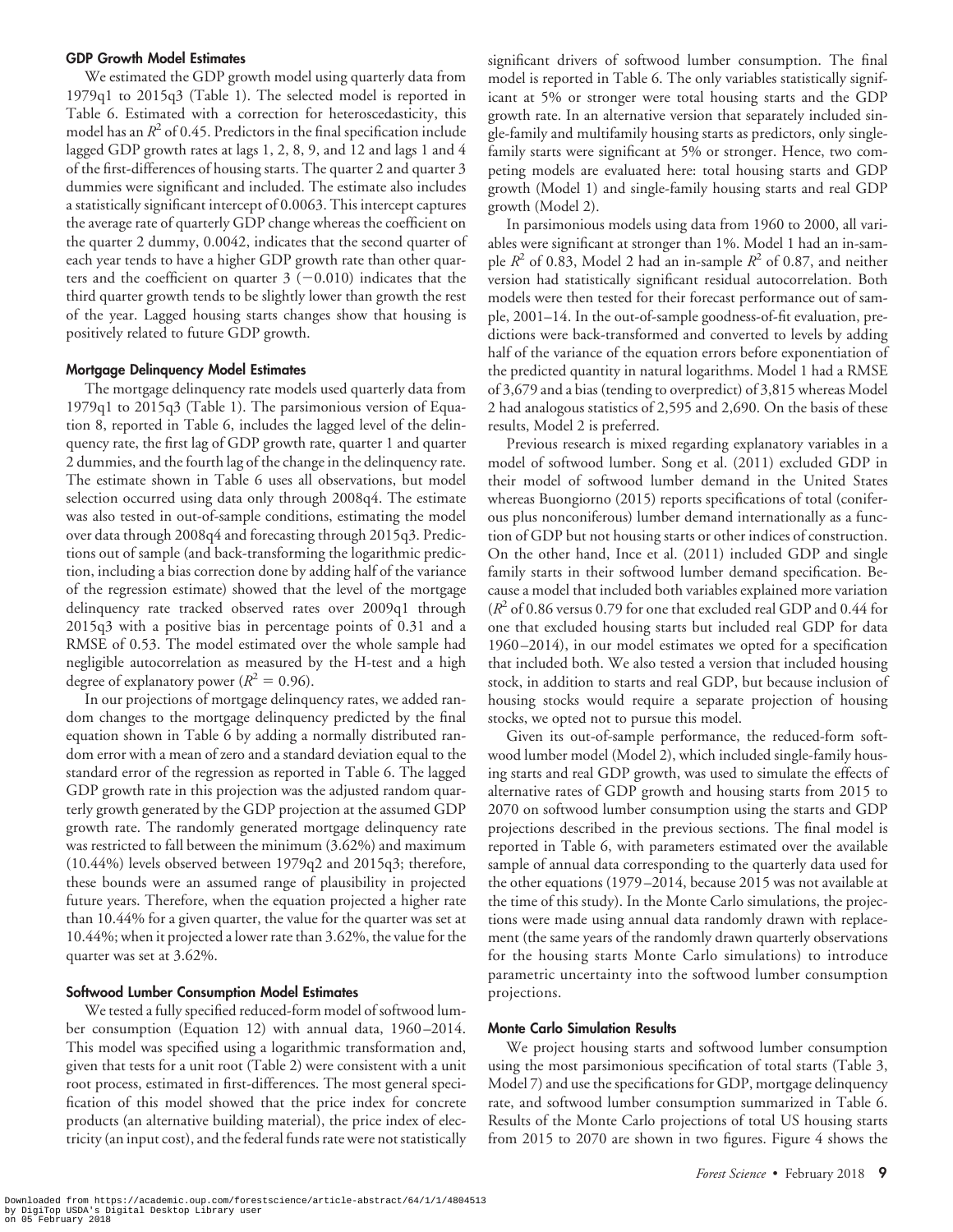

Figure 4. Housing starts: historical through 2014 and projections to 2070 using Monte Carlo methods, most parsimonious model, total (single-family plus multifamily housing), aggregate United States, assuming a real average annual GDP growth rate (2015–70) of 2.4%, including upper and lower bounds of a 90% uncertainty band and four Monte Carlo random realizations.



Figure 5. Housing starts: historical through 2014 and projected median levels to 2070 using Monte Carlo methods, most parsimonious model, total (single-family plus multifamily housing), aggregate United States, assuming alternative real average annual GDP growth rates (2015–70) from 0% to 5%.

projected median and 90% uncertainty bounds for total US housing starts using the assumed long-run average annual GDP growth rate of 2.4%. Median starts converge to a long-run level of 1.24 million under this GDP growth rate assumption. This figure also includes four random draws of possible futures for housing starts, which serve to illustrate two phenomena: future starts are likely to follow patterns of historical starts, including large swings in levels from one year to the next, because of the sensitivity of starts to real GDP growth, and future starts levels would be expected to swing between highs and lows that depart substantially from the projected median levels, given an average real GDP growth rate, and could drift to low

or high levels that persist for long stretches. This persistence is due to the near-unit-root process evident in housing starts.

Median projections of housing starts across variations in the assumed GDP growth rate, from 0% to 5%, are displayed in Figure 5. Varying assumed rates of GDP growth results in projections of long-run median housing starts ranging from 0.86 million at 0% real GDP growth to 1.91 million at 5% real GDP growth. This range indicates that each additional percentage point of real GDP growth generates an additional median of approximately 200,000 annual housing starts.

We also used the housing starts model to generate projections of

Downloaded from https://academic.oup.com/forestscience/article-abstract/64/1/1/4804513<br>by DigiTop USDA's Digital Desktop Library user<br>on 05 February 2018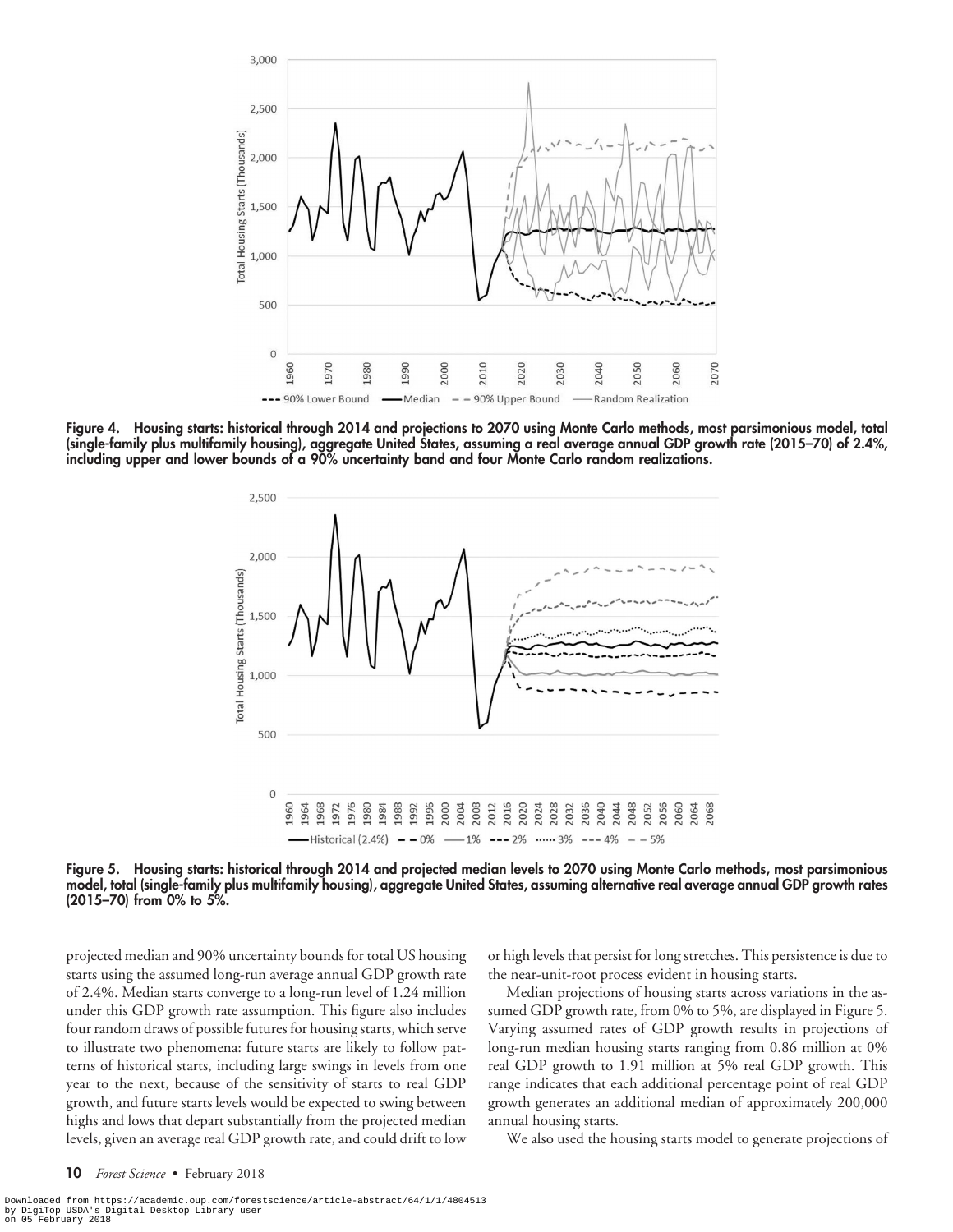

Figure 6. Softwood lumber consumption: historical through 2014 and projected median levels to 2070, Monte Carlo methods, most parsimonious housing starts model coupled with a reduced-form softwood lumber consumption model, aggregate United States, assuming a real average annual GDP growth rate (2015–70) of 2.4%, including upper and lower bounds of a 90% uncertainty band and four Monte Carlo random realizations.



Figure 7. Softwood lumber consumption: historical through 2014 and projected median levels to 2070, Monte Carlo methods, most parsimonious housing starts model coupled with a reduced-form softwood lumber consumption model, aggregate United States, assuming alternative real average annual GDP growth rates (2015–70) from 0% to 5%.

softwood lumber consumption, 2015–70 (Figures 6 and 7). Projections at assumed annual real GDP growth of 2.4% are shown in Figure 6, including upper and lower 90% confidence limits. This figure also includes four random iterations of the Monte Carlo to illustrate how such consumption might evolve into the future. Figure 7 shows how the median levels of softwood lumber consumption would differ across different assumptions about real GDP growth rates.

Figure 6 shows that, at an average real GDP growth rate of 2.4%, median softwood lumber consumption in the United States would rise from the 2014 observed level of approximately 100 million  $m<sup>3</sup>$ 

to approximately 120 million  $\mathrm{m}^{3}$  in the 2030s and then to approximately 140 million  $m<sup>3</sup>$  in the 2060s. By 2070, 90% lower and upper uncertainty limits are 78 million  $m^3$  and 238 million  $m^3$ , respectively. The simulation shows an increase in median consumption of approximately 0.6% per year between 2015 and 2070. This rise, in contrast to the plateauing of housing starts, derives from the net of a negative trend in consumption, which is 2.4%, as measured by the intercept in the estimated equation in first-differences and a positive and elastic relationship with real GDP growth. The relationship with real GDP implies a 1.23% increase in softwood lumber consumption for each 1% increase in annual GDP. It should be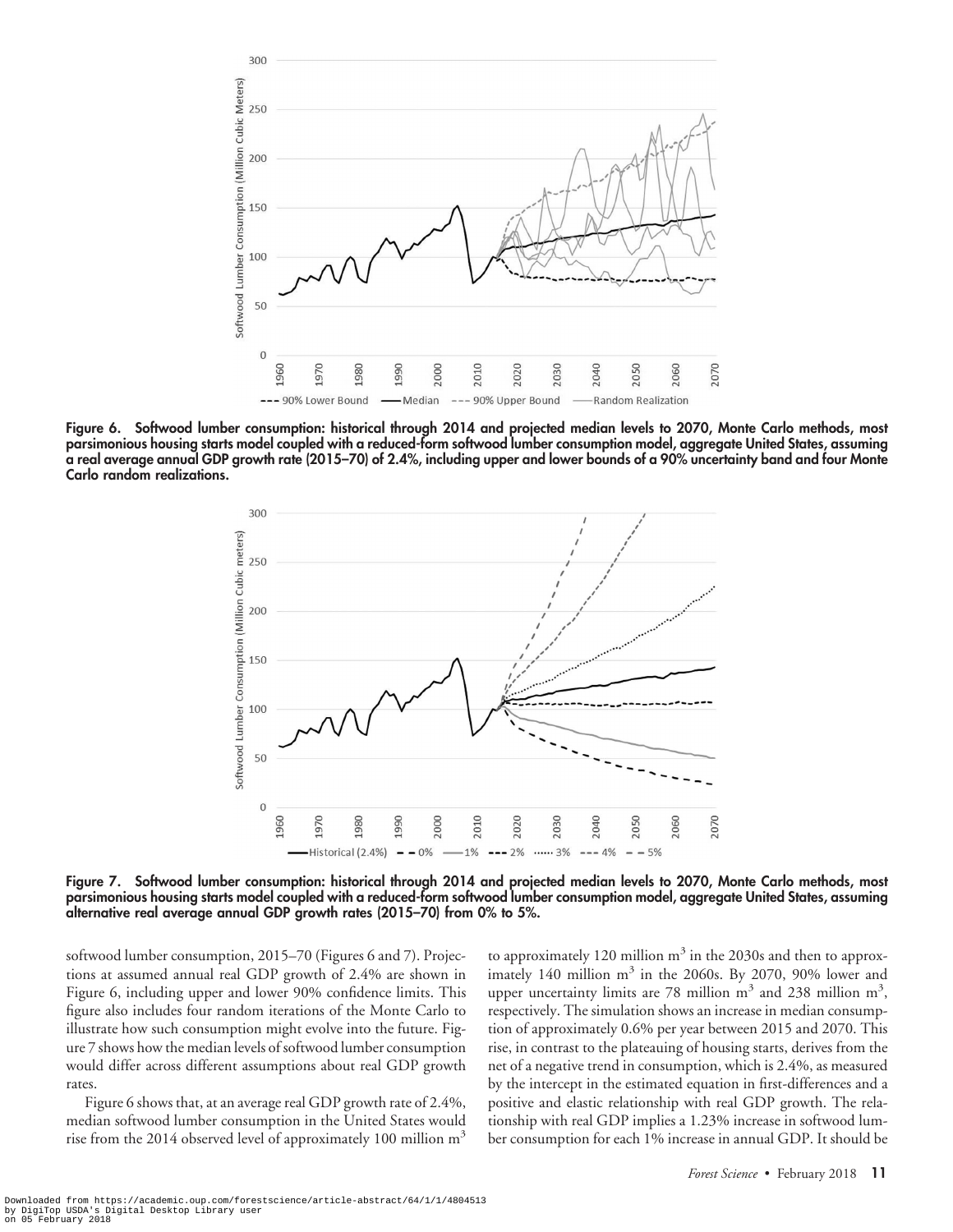noted that the overall effect of real GDP growth on softwood lumber consumption comes through two channels: the indirect effect of real GDP growth through housing starts and the direct effect of real GDP growth.

The elastic relationship of softwood lumber consumption to real GDP growth explains why high rates of sustained GDP growth (say, 4% and 5% as shown in Figure 7) would generate extreme increases in consumption over time and why median consumption would decline by 70% by 2070 with 0% GDP growth. Assuming annual GDP growth that is 2% or lower would lead to median softwood lumber consumption not significantly higher than the level observed in 2014 (see Figure 7). Median softwood lumber consumption would exceed 300 million  $m<sup>3</sup>$  by the early 2050s at 4% average annual real GDP growth and would exceed 300 million  $m<sup>3</sup>$  by the late 2030s if annual real GDP growth averaged 5%. Historically, the United States has not experienced stretches of real GDP growth rates of over 3% for more than 5 years since 1979. Furthermore, real GDP growth has trended downward since 1950, with a 5-year moving annual average of approximately 5% at that time to approximately 2% in the last 5 years. Our model has been parameterized over a time span, 1979 –2014, in which real GDP growth averaged 2.64%; therefore, these parameters reflect consumption patterns in construction and other applications that reflect technology and consumer tastes and preferences over that time span.

## **Discussion**

Construction activity in the United States is a primary consumer of solidwood products. For sector analysts and policymakers, accurate assessments of future demands for such products require accurate projections of housing starts. Models of the sector could be more accurate if simple specifications of starts are used. Our study has shown that simpler specifications of housing starts generate more accurate out-of-sample forecasts of starts. The superior performance of parsimonious models simplifies long-run projections by limiting the need for additional projections of driving variables.

We found no evidence of a recession-induced structural break in housing markets (measured as total housing starts and measured as single-family housing starts) based on an explicit test for differences in pre- and postrecession parameters in the housing starts model. However, multifamily housing starts might have undergone a significant structural change. The lesson for sector modelers is that, although the 2007– 09 recession was deep and induced large changes in construction activity and wood products demand in the United States, statistical models of total or single-family housing starts that are based on historical data can be an accurate representation of the essential features of the housing sector, aiding in an understanding of likely futures. Our simulation of that future, using Monte Carlo methods, indicates that future residential construction levels would settle at a long-run median of just under 1.3 million total annual starts, given continued economic growth at recent historical rates, although levels in specific years could vary widely from the median, 90% of the time ranging between 0.5 and 2.1 million.

Our additional statistical modeling also revealed how softwood lumber consumption in the United States depends elastically on the growth of GDP and on residential construction. Simulations showed that, at recent historical rates of GDP growth, median softwood lumber consumption would rise by an additional 0.6% each year through 2070, achieving a level by 2070 that is 45% higher than in 2014. However, zero economic growth in the United States would be consistent with a –2.4% annual change in softwood lum-

ber consumption. Although a projection of 55 years imposes a constraint that the parameters will not change, and although economic growth of 0% is unlikely, we contend that long-run average annual GDP growth of 3% or less is more consistent with the economy of the future (Gordon 2016). Therefore, a future of modest ( $<$ 1% per year) growth in softwood lumber consumption would be expected.

Previous studies (e.g., Ince et al. 2011, National Association of Home Builders 2017, Fannie Mae 2016, Freddie Mac 2016) have projected US housing starts using models of housing "needs," which are driven by assumptions regarding household formation rates by demographic age group, residential vacancy rates, and housing unit destruction rates. Some projections by those analysts suggested rapid recovery of housing starts to prerecession levels or higher. Ince et al. (2011) projected that housing starts would increase from 2010 levels to approximately 1.3 million in 2020 and to approximately 2.3 million by 2060 in one scenario. Using the parsimonious single-family model developed here, this projected change in starts would require real annual GDP growth of 5.5% in the 2020s, rising to 11.5% by 2060, rates that are far beyond recent historical rates of GDP growth. None of the other forecasts exceed the long-run average of 1.45 million starts per year. Our empirical models of housing starts provide a mechanism for projecting future housing starts that would be consistent with their historically stable relationship with GDP growth and mortgage delinquency rates, and they provide a counterpoint to needs-based projections of housing in the United States.

Our statistical model estimates indicated that, after accounting for real GDP, changes in population in the United States do not provide additional explanation of variability in housing starts. We tested an alternative statistical model for total housing starts, specified identically as Model 7 shown in Table 3. This model substituted real GDP per capita instead of real GDP and it included population. As in Models 1 and 2 shown in Table 3, real population changes were not statistically significant.

## **Conclusions**

Making long-term projections of possible futures entails conditioning those futures on plausible evolution of the forest sector and the US and world economies. Gordon (2016) outlines a future of slower US growth than previously observed in the United States. Such a vision is consistent with projections to 2100 for the United States (and other wealthy countries) provided by the International Institute for Applied Systems Analysis (IIASA) and the National Center for Atmospheric Research (IIASA 2016). For the United States, under the five Shared Socioeconomic Pathways (SSP)'s projections of real US GDP done by IIASA, growth projections for 2010 –70 range from 1.04% to 2.62% per year, with a mean of 1.76%. Therefore, analysts using the SSP-based projections of the US forest sector might expect starts levels, based on our research (Figure 5), at median levels of less than 1.3 million per year. Likewise, assuming our lumber consumption projections are representative of the future at this GDP growth rate, softwood lumber consumption growth is likely to remain low (i.e.,  $\leq$ 1% per year), on average, into the foreseeable future.

The conclusions we have reached regarding the future evolution of starts and, in our example, softwood lumber consumption critically depend on assumptions of unbiased parameter estimates (and hence unbiased projections). Our specifications of softwood lumber consumption quantity omitted information about softwood lumber import prices and the prices of some lumber production inputs.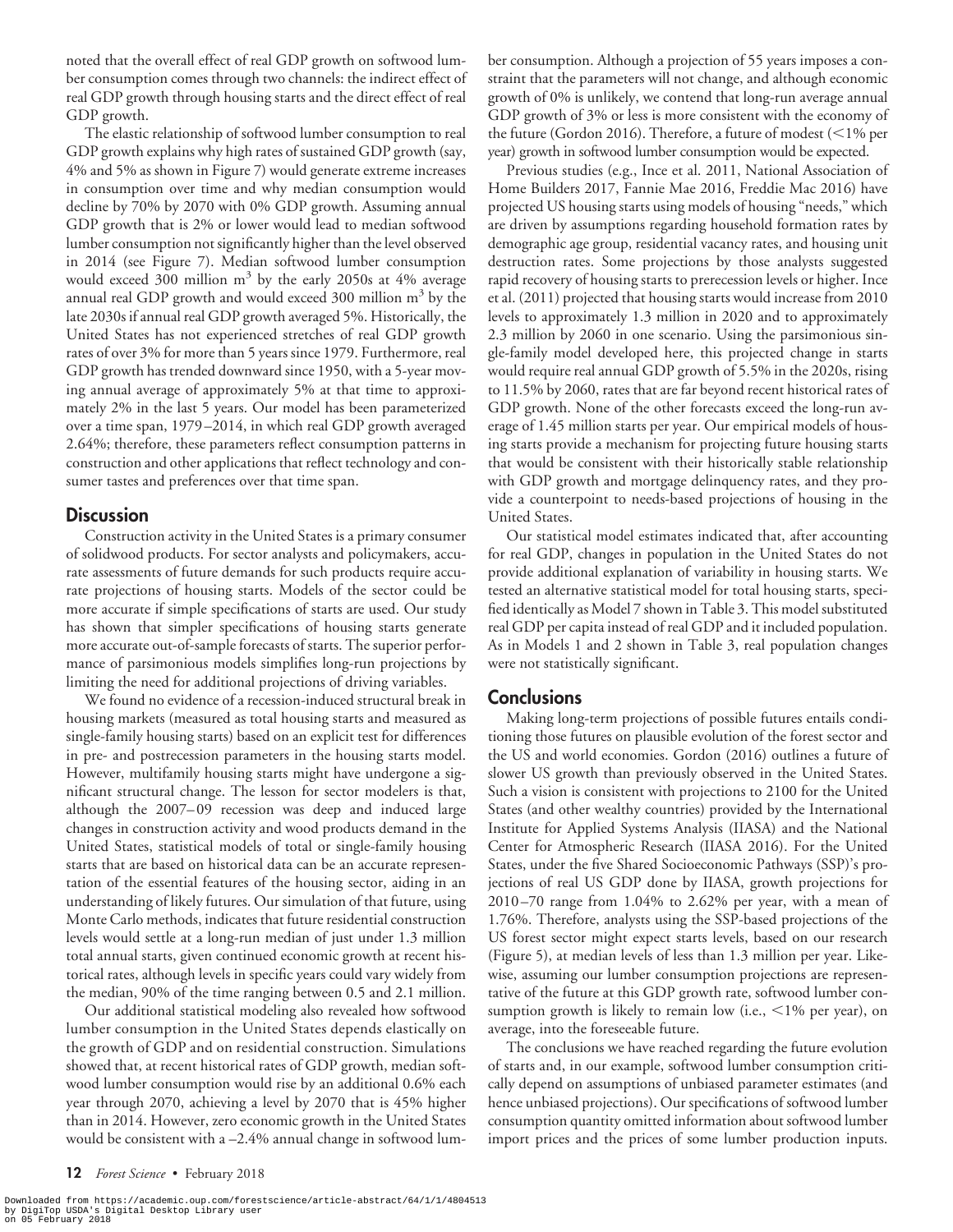APA. 2010. *Structural panel & engineered wood yearbook*, APA Economics Report E176. APA, Tacoma, WA. BALL, M., G. MEEN, AND C. NYGAARD. 2010. Housing supply price elasticities revisited: Evidence from international, national, local and company data. *J. Hous. Econ.* 19(4):255–268. doi:10.1016/j.jhe.2010.09.004. Downloaded from https://academic.oup.com/forestscience/article-abstract/64/1/1/4804513<br>by DigiTop USDA's Digital Desktop Library user<br>on 05 February 2018

They also omitted information about the state of lumber demand in Canada, the primary import source. (An alternative specification that included Canada's housing starts found that changes in Canadian starts did not, at 10% significance or stronger, affect consumption of lumber in the United States.) These omissions in the reduced-form statistical models could have led to upward biases in the effects of GDP growth on consumption. We omitted this information to simplify the projection modeling and to demonstrate approximately how alternative housing and economic growth futures would translate into lumber sector outcomes. To the extent that the statistical models that we used contained omitted variables biases, our projections of the softwood lumber consumption futures should be understood as preliminary and demonstrative of what could be done.

Our study uses changes in GDP to represent changes in economic growth, but using GDP represents two limitations of this study. First, housing investment, of which new housing construction is a part, is a component of GDP. Thus, there is some potential endogeneity because a change in GDP is the sum of changes in housing starts and other changes in the components of GDP. Our estimated GDP growth model included lagged changes in housing starts, and these changes were positively related to GDP growth, revealing one way that growth is connected to the sector. Although housing investment is only 6% of GDP, a reduction of this investment by 50% could comprise a notable component of the change in GDP. Therefore, a suggested line of future inquiry might be to estimate housing starts models in which contemporaneous GDP changes are considered endogenous, not exogenous, as we have done. Second, our model for projecting GDP explains only 45% of the variation in the change in GDP, implying that there might be additional factors influencing GDP that we did not model but could have; exploration of those additional factors is another line of research that could aid in producing more accurate projections.

Although not directly comparable because of differences in scenario assumptions, we note that our housing starts projections are somewhat lower than projections derived from the housing needs formulation based on demographic changes. The needs formulation is not independent of economics, but if the projected needs were actually higher than the equilibrium quantity of new housing, then other changes would occur to equilibrate housing markets, including perhaps a reduction in the destruction rate of housing, a decline in the vacancy rates, or subdivision of existing structures into multiple smaller units. Therefore, one topic of future research could be to explore how needs-based formulations could include these additional variables. Another approach would be to investigate how to include explicit representations of demographic variables in aggregate econometric representations of housing starts at the national level or at finer spatial scales than modeled in our study.

## Literature Cited

- AGNELLO, L., AND L. SCHUKNECHT. 2011. Booms and busts in housing markets: Determinants and implications. *J. Hous. Econ.* 20(3):171–190. doi:10.1016/j.jhe.2011.04.001.
- ANUNDSEN, A.K. 2015. Econometric regime shifts and the US subprime bubble. *J. Appl. Econ.* 30(1):145–169. doi:10.1002/jae.2367.
- 
- BLACKLEY, D.M. 1999. The long-run elasticity of new housing supply in the United States: Empirical evidence for 1950 –1994. *J. Real Estate Finan. Econ.* 18(1):25– 42. doi:10.1023/A:1007781228328.
- BUONGIORNO, J. 2014. Global modeling to predict timber production and prices: The GFPM approach. *Forestry* 88:291–303. doi:10.1093/ forestry/cpu047.
- BUONGIORNO, J. 2015. Modeling some long-term implications of  $CO_2$  fertilization for global forests and forest industries. *For. Ecosys.* 2:29. doi: 10.1186/s40663-015-0054-3.
- CANER, M., AND L. KILIAN. 2001. Size distortions of tests of the null hypothesis of stationarity: Evidence and implications for the PPP debate. *J. Int. Money Financ.* 20:639 – 657. doi:10.1016/S0261- 5606(01)00011-0.
- CHOW, G.C. 1960. Tests of equality between sets of coefficients in two linear regressions. *Econometrica* 28(3):591– 605. Available online at www.jstor.org/stable/1910133.
- DE LEEUW, F. 1971. The demand for housing: A review of cross-section evidence. *Rev. Econ. Stat.* 53(1):1–10. doi:10.2307/1925374.
- DICKEY, D.A., AND W.A. FULLER. 1979. Distribution of the estimators for autoregressive time series with a unit root. *J. Am. Stat. Assoc.* 74(366): 427– 431. doi:10.1080/01621459.1979.10482531.
- DURBIN, J. 1970. Testing for serial correlation in least-squares regression when some of the regressors are lagged dependent variables. *Econometrica* 38(3):410-421. doi:0012-9682(197005)38:3<410:TFSCIL>2. 0.CO;2-0.
- FANNIE MAE. 2016. *Housing forecast, October 2016.* Available online at www.fanniemae.com/resources/file/research/emma/pdf/Housing\_ Forecast\_101816.pdf; last accessed Dec. 14, 2016.
- FEDERAL RESERVE BOARD. 2016. *The July 2016 senior loan officer opinion survey on bank lending practices.* Available online at www.federalreserve. gov/boarddocs/snloansurvey/; last accessed Sept. 21, 2016.
- FREDDIE MAC. 2016. *Economic and housing research outlook: October 2016.* Available online at www.freddiemac.com/finance/pdf/201610- Outlook-10%2020%2016.pdf; last accessed Dec. 9, 2016.
- GAUCH, H.G., JR. 1988. Model selection and validation for yield trials with interaction. *Biometrics* 44(3):705–715. doi:10.2307/2531585.
- GLAESER, E.L., J. GYOURKO, AND A. SAIZ. 2008. Housing supply and housing bubbles. *J. Urban Econ.* 64(2):198 –217. doi:10.1016/j. jue.2008.07.007.
- GOODMAN, A.C., AND T.G. THIBODEAU. 2008. Where are the speculative bubbles in US housing markets? *J. Hous. Econ.* 17(2):117–137. doi:10.1016/j.jhe.2007.12.001.
- GORDON, R.J. 2016. *The rise and fall of American growth: The U.S. standard of living since the Civil War.* Princeton Univ. Press, Princeton, NJ. 784 p.
- HOWARD, J.L., AND K.C. JONES. 2016. *U.S. timber production, trade, consumption, and price statistics, 1965–2013.* USDA Forest Service, Res. Pap. FPL-RP-679, Forest Products Laboratory, Madison, WI. 91 p.
- INCE, P.J., A.D. KRAMP, K.E. SKOG, H.N. SPELTER, AND D.N. WEAR. 2011. *U.S. Forest Products Module: A technical document supporting the Forest Service 2010 RPA Assessment.* USDA Forest Service, Res. Pap. FPL-RP-662, Forest Products Laboratory, Madison, WI. 61 p.
- INTERNATIONAL INSTITUTE FOR APPLIED SYSTEMS ANALYSIS. 2016. *SSP public database, Version 1.1.* Available online at tntcat.iiasa.ac.at/SspDb; last accessed Jan. 23, 2017.
- KWIATKOWSKI, D., P.C.B. PHILLIPS, P. SCHMIDT, AND Y. SHIN. 1992. Testing the null hypothesis of stationarity against the alternative of a unit root. *J. Econometrics* 54(1–3):159 –178. doi:10.1016/0304- 4076(92)90104-Y.
- LEAMER, E.E. 2007. *Housing is the business cycle.* NBER Working Paper No. 13428. Available online at www.nber.org/papers/w13428; last accessed Dec. 9, 2016.
- MANKIW, N.G., AND D.N. WEIL. 1989. The baby boom, the baby bust, and the housing market. *Reg. Sci. Urban Econ.* 19(2):235–258. doi: 10.1016/0166-0462(89)90005-7.